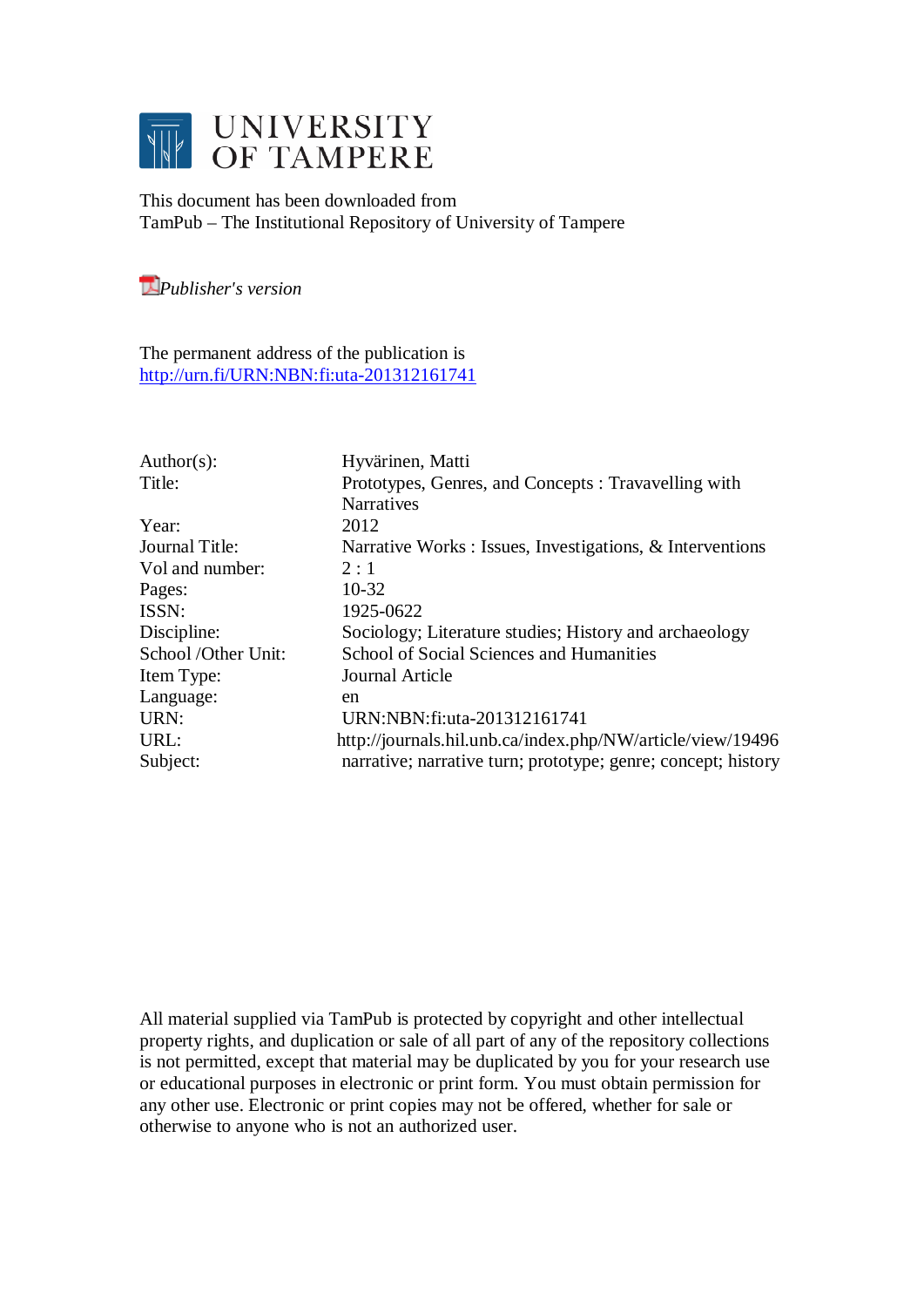

# **Prototypes, Genres, and Concepts: Travelling with Narratives**

Matti Hyvärinen *University of Tampere*

> The "narrative turn" is (too) often understood as a celebratory term indicating the growing importance and popularity of narrative studies. This article elaborates the merits of a more critical approach to the history of narrative theory. By discussing David Herman's idea of prototypical narrativity, the article suggests that there has been a longstanding contradiction between the abstract and universal notion of narrative and the narrow and particular Proppian prototype of narrativity. The article argues that "narrative" has primarily travelled either as a concept, metaphor, or prototype rather than as a full narrative theory or method. Instead of one, unitary narrative turn, the article argues for the existence of several diverse and partly contrasting narrative turns. The recent experiential turn in narrative studies and the consequent change of the prototype of narrative gives a strong impetus for a new wave of cross-disciplinary narrative theory.

More than twenty years ago, when I embarked on the study of narrative theory, I felt profoundly perplexed by the *contrasting attitudes* towards narrative suggested by different authors. During the years that followed this initial confusion, I have learned once and again that the mere usage of the same word, "narrative," does not always indicate the usage of the same or equal *concept* of narrative. This contradiction is already obvious in the famous volume *On Narrative*, edited by W. J. T. Mitchell (1981). Such contributors to the volume as Hayden White, Paul Ricoeur, and Barbara Herrnstein Smith, for example, locate their "narratives" differently and display different attitudes towards narrative.

There is, of course, much irony and difficulty invested in any attempt at writing a conceptual history of narrative, as I am supposed to do. Can such a fuzzy network of influences and retroactive movements across disciplinary boundaries, different academic cultures, and different fields of life ever be caught within a single story? Brian Richardson (2000) convincingly argues that the "actual evolution and development of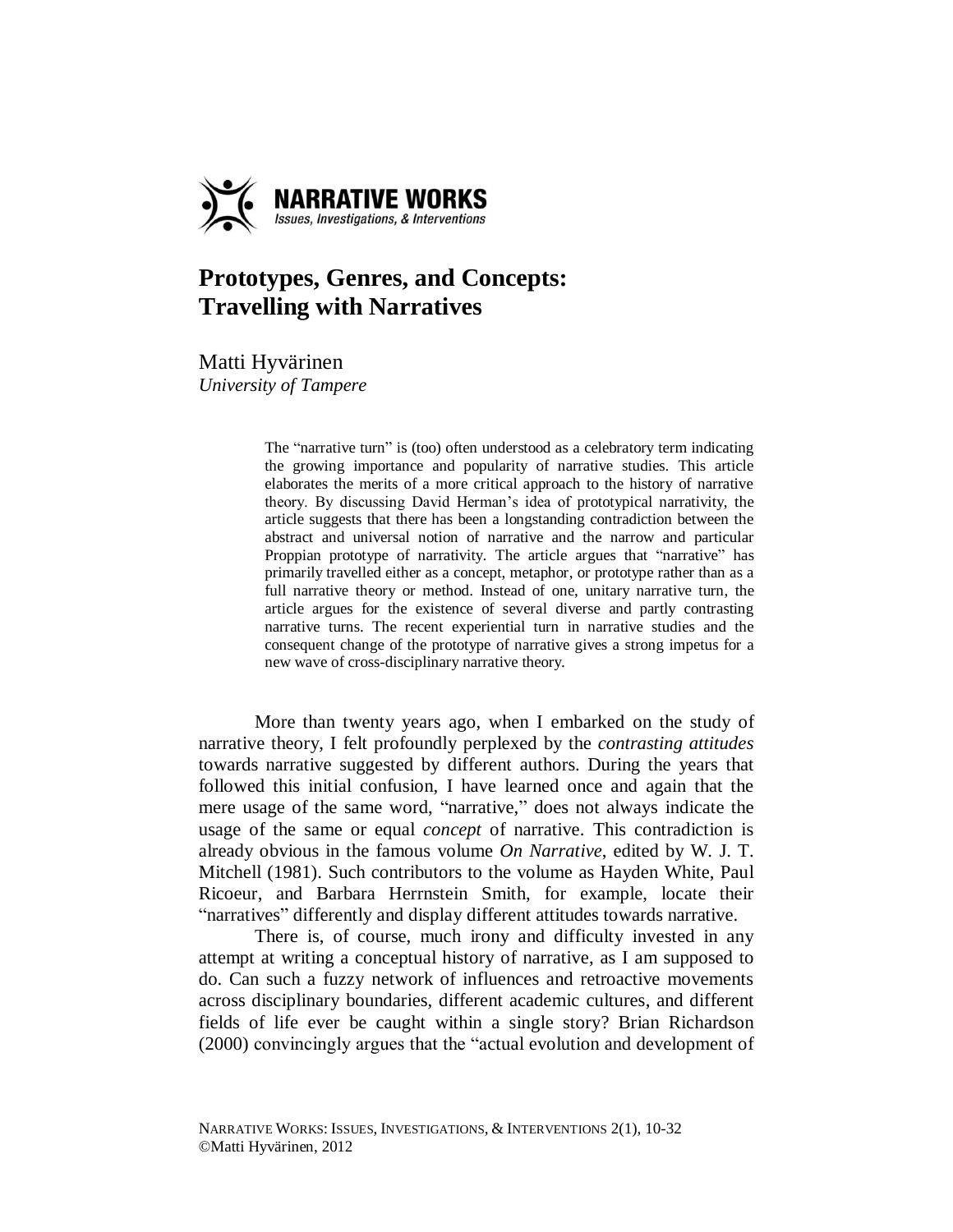narrative theory cannot begin to be grafted onto the master narrative of critical theory as told by the poststructuralists. Indeed, the story of modern narrative theory does not fit well into the frame of any narrative history" (p. 172). I accept the worry and the criticism of the master narrative, yet at the same time I cannot fail to recognize a certain circularity in the argument. What do we think about "narrative" if we decide in advance that it is impossible to narrate this particular conceptual history? Richardson correctly criticises the representation of the history of narrative theory as a progression of narrative schools in the style of the old history of ideas (see also McHale, 2005). In order to complicate the picture, and open up some of its contingencies, I discuss the travels of "narrative" from the perspectives of the concept, metaphor, and prototype of narrative. In thinking about the possibilities of narrative in historiography in general, I tend to emphasize the necessary move from the structuralist *textuality* into contextual *storytelling* (Alber and Fludernik, 2010). The purpose of my narrative histories is not the search for fixed closures but an invitation to telling new stories from new perspectives.

## **Universality Contra Prototype(s)**

David Herman (2009a) has recently suggested a new and obviously productive approach to defining narrative from the perspective of *prototype* in contrast to the more conventional strategy of identifying the minimal criteria for narrativity. (Tammi, 2006, and Richardson, 2000, provide useful summaries of bare minimum definitions). Herman's proposal helps the understanding of the history of narrative in two separate ways. First of all, it helps to foreground the profound transformations between structuralist and postclassical theories of narrative. In this article, secondly, I suggest another use of the same idea. I believe that a powerful prototype of narrative has been operative since the first narrative turn in literature. My tentative claim is that there has been an unresolved contradiction between an abstract and universal *concept* of narrative (Barthes, 1977; Fludernik, 2005; Ryan, 2005; Hyvärinen, 2006) and a particularly *narrow prototype* of narrative. If I am right, narrative theory has been a game played with two different packs of cards.

Cognitive theory assumes that prototypes simplify our thinking processes on the level of categorizations. According to the often used example, we tend to think of such birds as sparrows and robins as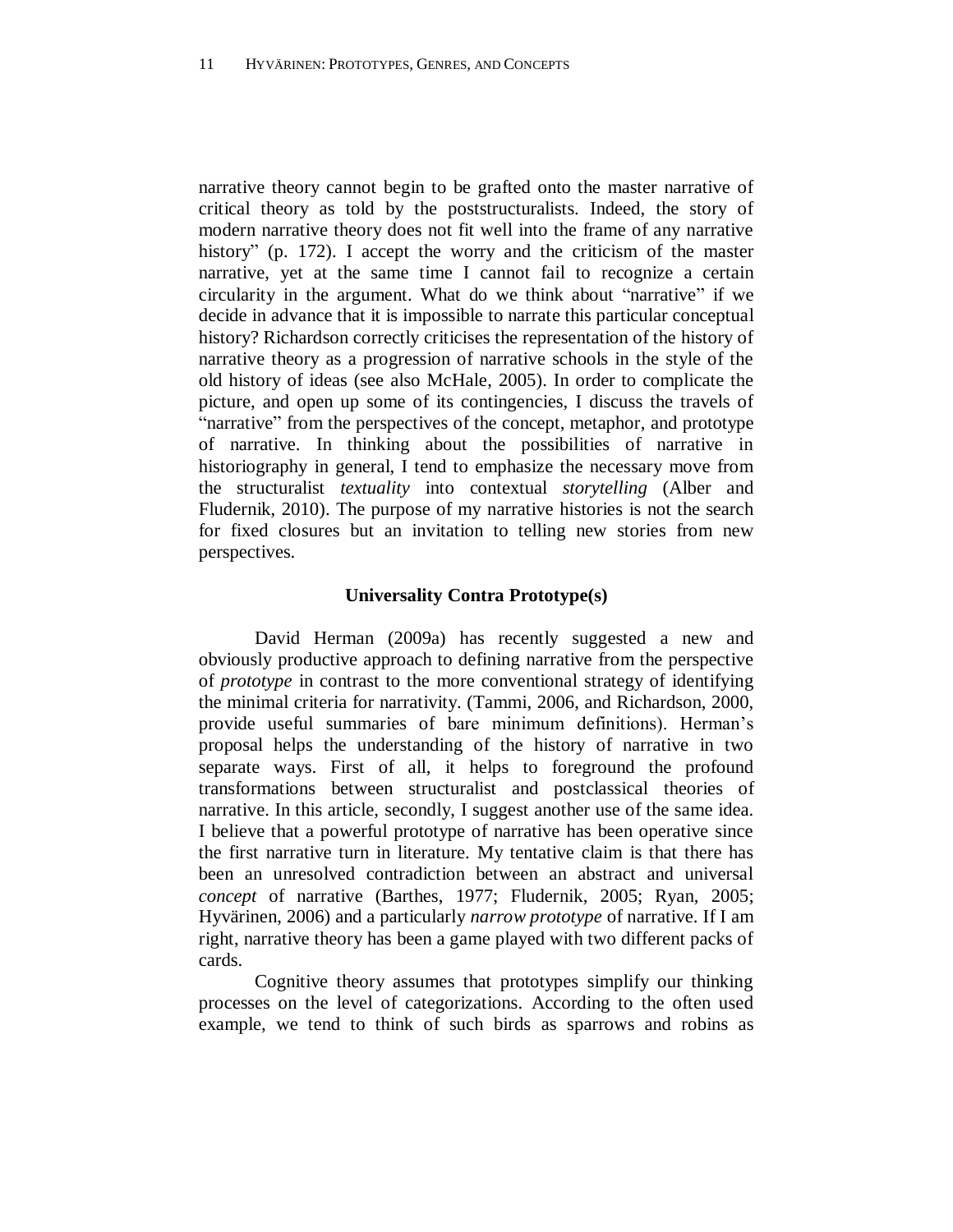representing the category of bird much better than emus or penguins (Herman, 2009a, 12–15). Within the concept of bird we can thus have both prototypical (robin) and marginal (penguin) cases. In the case of narrative, we can also envision different narrative genres (resembling the species in the case of birds) which can overlap or be marginal as regards the prototypes. My question, in this article, could thus be reformulated with the help of this analogy: have we earlier understood something, metaphorically speaking, like ostriches and emus as the prototypical cases of narrativity? The changed understanding of prototypical narrativity changes, of course, the use of the concept, but not necessarily on the level of the "bare minimum" definitions.

Let us begin from the middle of the story, at a decisive juncture where preceding *interest* in narrative is translated into the language of a narrative programme—the first narrative turn in literature and humanities. The French structuralist literary critic and theorist, Roland Barthes (1977), opens his celebrated article "Introduction to the Structural Analysis of Narratives," first published in 1966, with a number of brave claims:

The narratives of the world are numberless. Narrative is first and foremost a prodigious variety of genres, themselves distributed amongst different substances—as though any material were fit to receive man's stories. Able to be carried by articulated language, spoken or written, fixed or moving … narrative is present in myth, legend, fable, tale, novella, epic, history, tragedy, drama, comedy, mime, painting … stained glass windows, cinema, comics, news item, conversation.… All classes, all human groups, have their narratives, enjoyment of which is very often shared by men with different, even opposing, cultural backgrounds. (p. 79)

The claim above is not simply that narrative is everywhere. The qualitatively new, almost revolutionary assertion is that the very *concept*  of narrative is both present and relevant across these diverse fields of human life, arts, and communication. Helpfully, Barthes already emphasizes that narrative is "first and foremost a prodigious variety of *genres*" (emphasis added). Before this first narrative turn, "narrative" as a concept was used within a much more local setting, and it did not have such a theoretically prestigious place within conceptual hierarchies. This side of the story is fairly well known and often rehearsed. My proposal is that in contrast to this universalistic and abstract concept, a very particular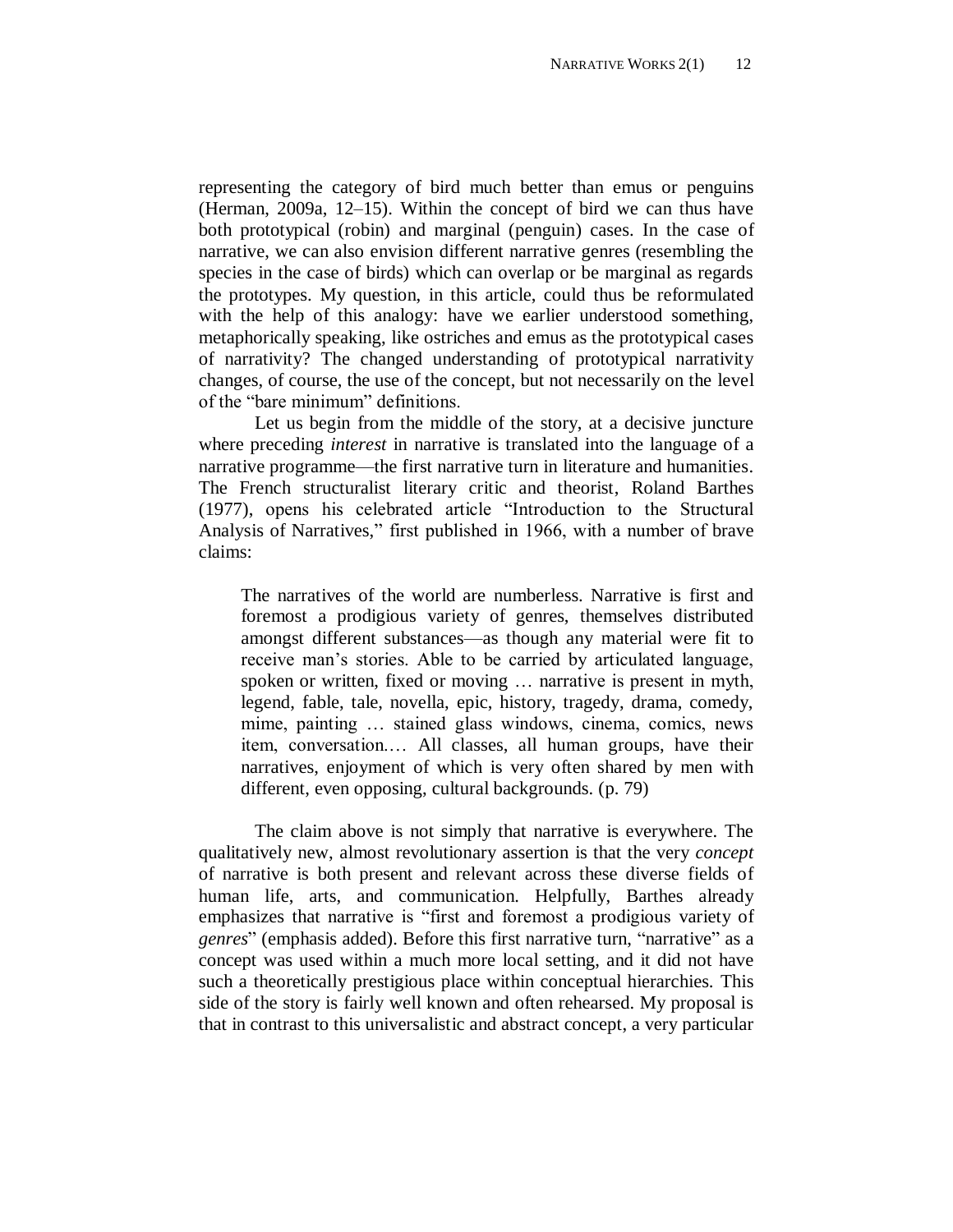and generically narrow *prototyp*e of narrativity has guided the development of narrative theory, and that the aspect of genre differences has largely been neglected. In Barthes, this change takes place through his choice of *deductive* method before proper analysis of the multiplicity of narrative genres. In arguing for the deductive method, Barthes (1977) first resorts to Saussurean linguistics and then invites the shadow of the prototype:

[The] Russian Formalists, Propp and Lévi-Strauss, have taught us to recognize the following dilemma: either a narrative is merely a rambling collection of events, in which case nothing can be said about it … or else it shares with other narratives a common structure which is open to analysis, no matter how much patience its formulation requires. (p. 80)

At this theoretical juncture, the Proppian fairy tales offer themselves as a narrative prototype. According to the widely shared understanding, the whole narrative turn in the humanities—first in literature and anthropology—was launched after and as a reaction to the first English translation of Vladimir Propp's (1968) *Morphology of the Folktale* in 1958 (Dundes, 1968). This book inspired Claude Levi-Strauss and other French structuralists, and it later generated a whole thread of theories on story grammars and plot structures (Propp, 1984; Pavel, 1988; Ronen, 1990). However, a closer look at the book itself hardly reveals any explicit theory of narrative at all. Furthermore, even the term "narrative" only has a secondary position among the wonder-tale, functions, roles, and theory of fairy tale. Propp himself later protested even against the term "folktale," claiming that it was all too broad for his study about wonder tales. *Morphology* first needed a radical conceptual translation before turning into a classic of narrative theory (Propp, 1984). Thomas Pavel (1988) considers this translation substantially misguided and believes that it fails to recognize the purposes of Propp's own project correctly.

The particular problem in reading Propp that I would like to highlight concerns the issue of *genre*. The Russian wonder tales were orally transmitted. As examples of highly conventional popular art, they were exceedingly sequential, chronological, and closed. A wonder-tale cannot leave the end of a story hanging; a wonder-tale cannot quite experiment with the form, content, or the ways the story ends. The limits of complexity are equally strictly set since the story must be easily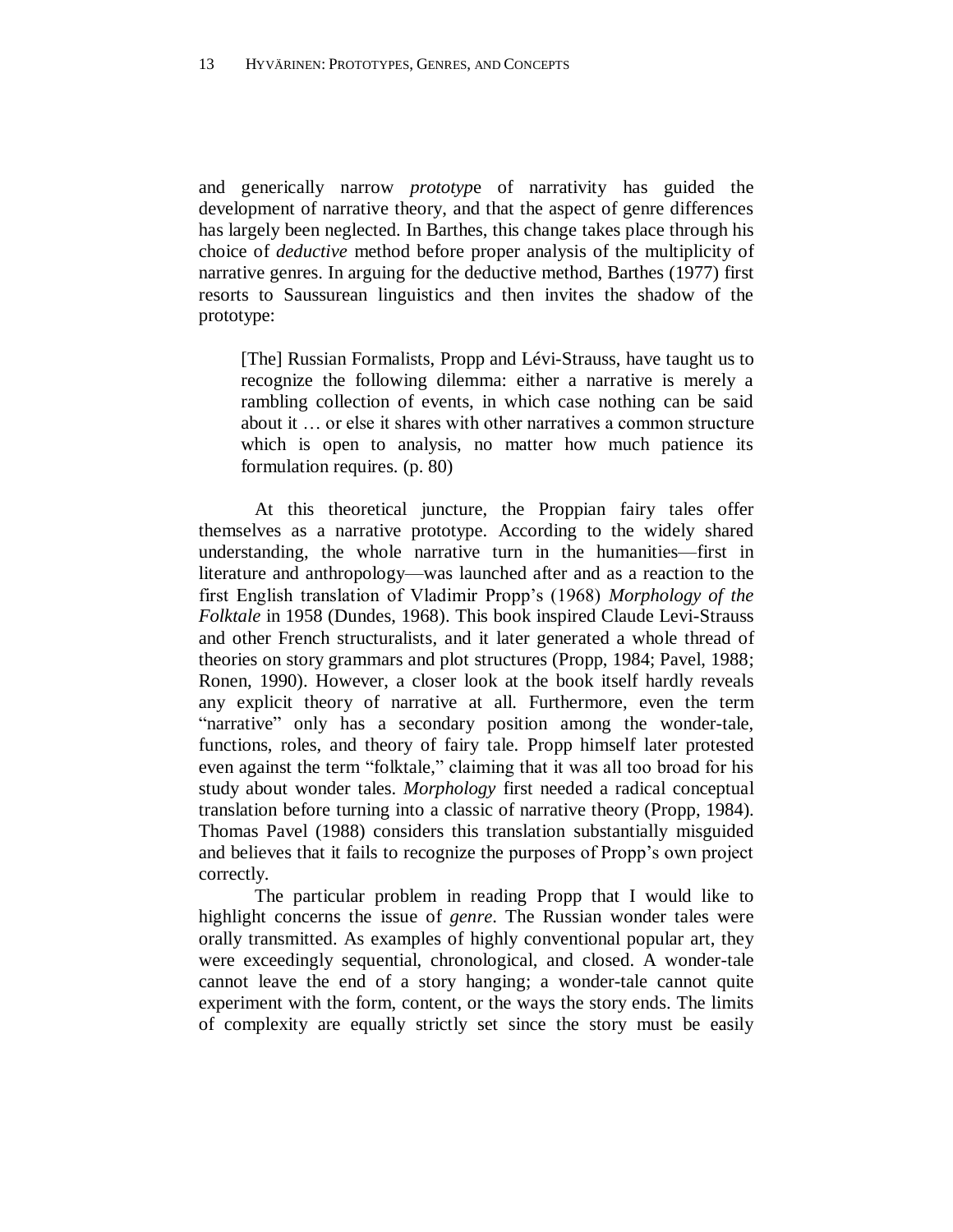remembered and recounted, once and again. As for the themes, the world of the wonder tales is equally closed. The stories cannot introduce problems of the market economy or same-sex marriages, or other new phenomena. From beginning to end, they are about Tsars, princesses, heroes, witches, and other characters from romantic quest stories. They are heavily mythic. For these reasons, a wonder-tale radically deviates both from the properly oral everyday narratives and artistically experimenting forms such as novel, short story, or film. The linguist and literary scholar Monika Fludernik (1996) characterizes these stories aptly as pseudo-oral (p.14). Barthes (1977) recognizes this problem by maintaining that "some narratives are heavily functional (such as folktales), while others on the contrary are heavily indicial" (p. 93), yet these exceptionally functional and formulaic narratives continually work as primary evidence of the relevance of such functions and deep structures.

Barthes declared that narrative is "a prodigious variety of genres"; nevertheless, the wonder tales were persistently received as prototypes of narrative rather than as a peculiar genre. The anthropologist Misia Landau (2001) summarizes this prototypical understanding in the following way: "From the point of view of structuralism, narrative can be presented as a string of functional slots or paradigms. The significance of Propp's work, then, is that it provides a method which allows us to describe individual stories as variations on a basic narrative or deep structure" (p. 107). The sociologist Norman K. Denzin (1989) echoes this view: "A narrative as a story has a plot, a beginning, a middle, and an end.… A narrative relates events in a temporal, causal sequence" (p. 37). Partly because the semantic content in the wonder tales was less prominent than the recurrent form, it was understood that the study of the "story form" was the primary focus of narrative studies.

As Pavel (1988) observes, referring to Claude Bremond and Jean Verrier, Propp's model "claims to apply … in fact to only *one* type of tale, namely No. 300 of the Aarne-Thomson classification—*The Dragon Slayer*. The morphology of only one tale has thus served as the foundation of narrative semiotics of all stories, indeed of all meaningful phenomena" (p. 600). The study of one particular wonder tale with one hundred examples, therefore, gave the "method" and impetus to study all other stories "as variations on a basic narrative or deep structure" (Landau, 2001, p. 107). Jerome Bruner (1987) characteristically suggests that ordinary life stories may display a similar recurrent form as the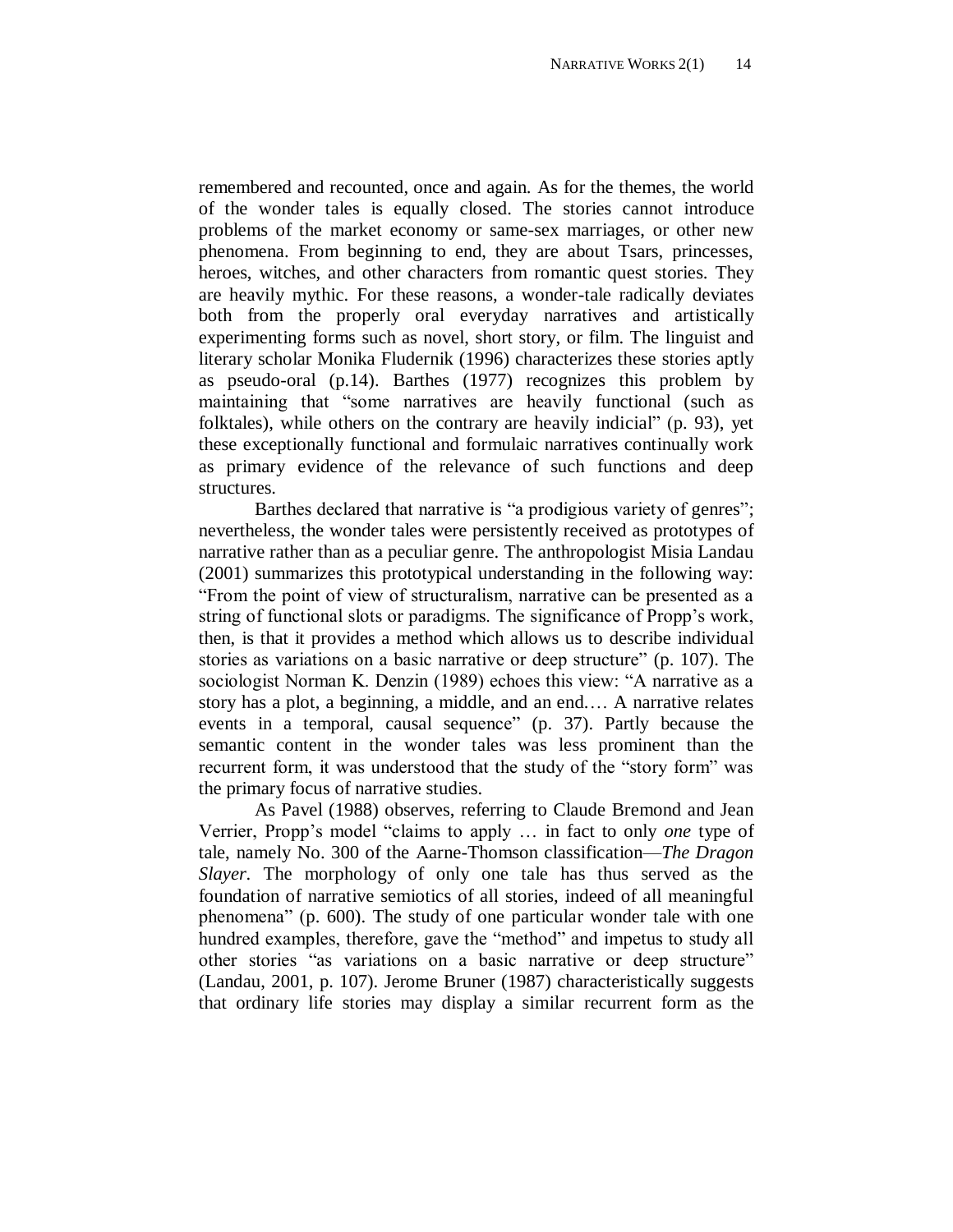wonder tales do, more precisely to "reveal a common formal structure across a wide variety of content" (pp. 16-17).

#### **From Prototype to Definition**

The Barthesian idea of narrative was formulated in universal and abstract terms, encouraging the study of the prodigious variety of genres. However, the model study and prototype that inspired scholars, from structuralist narratologists to many sociologists, was based on an exceptionally narrow, closed, and formulaic genre. The ideas about narratives as closed sequences of events with conventional types of agents motivated scholars who worked with all kinds of different stories. For example, what legitimates the imposition of the language of Romance, with all the heroes, villains, and princesses, onto the study of ordinary everyday narration?

The incongruence between the abstract conception of narrative and the particularistic prototype of narrative seems to lead to interesting tensions. In terms of definitions, structuralist narratology seems to disregard the critical test of the Barthesian "prodigious variety of genres," that is, to ask about relevant definitions from the perspective of different genres, and proceeds instead with the help of the Proppian prototype. The argument begins with the shared prototype, delves next into the presumed deep structure, and returns from there in a purified form of a *grammar* which is now theoretically resistant to all empirical genre differences. Seymour Chatman (1981), characteristically, writes in the epoch-making volume *On Narrative,* that "one of the most important observations to come out of narratology is that narrative itself is a deep structure quite independent of its medium" (p. 117). Despite the surface-level genre differences, the deep, prototypical narrative structure can prevail.

Following this prototype, the structuralist narratologists typically defined narrative more or less in terms of *a sequence of events*; saying for example that narrative is "the representation of at least two real or fictive events in a time sequence, neither of which presupposes or entails the other" (Prince, 1982, p. 49; see also Labov, 1972). The prototypical idea of narrative as a sequence of events was soon bolstered by formulations adopted from the Aristotelian theory of tragedy. While Aristotle quite explicitly discussed well-drafted tragedy, that is the arts, the triad of the beginning, middle, and end was soon transposed to narrative theory as the supposedly universal core definition of all narrativity—again an unwarranted move between distinct speech genres (see Hyvärinen et al.,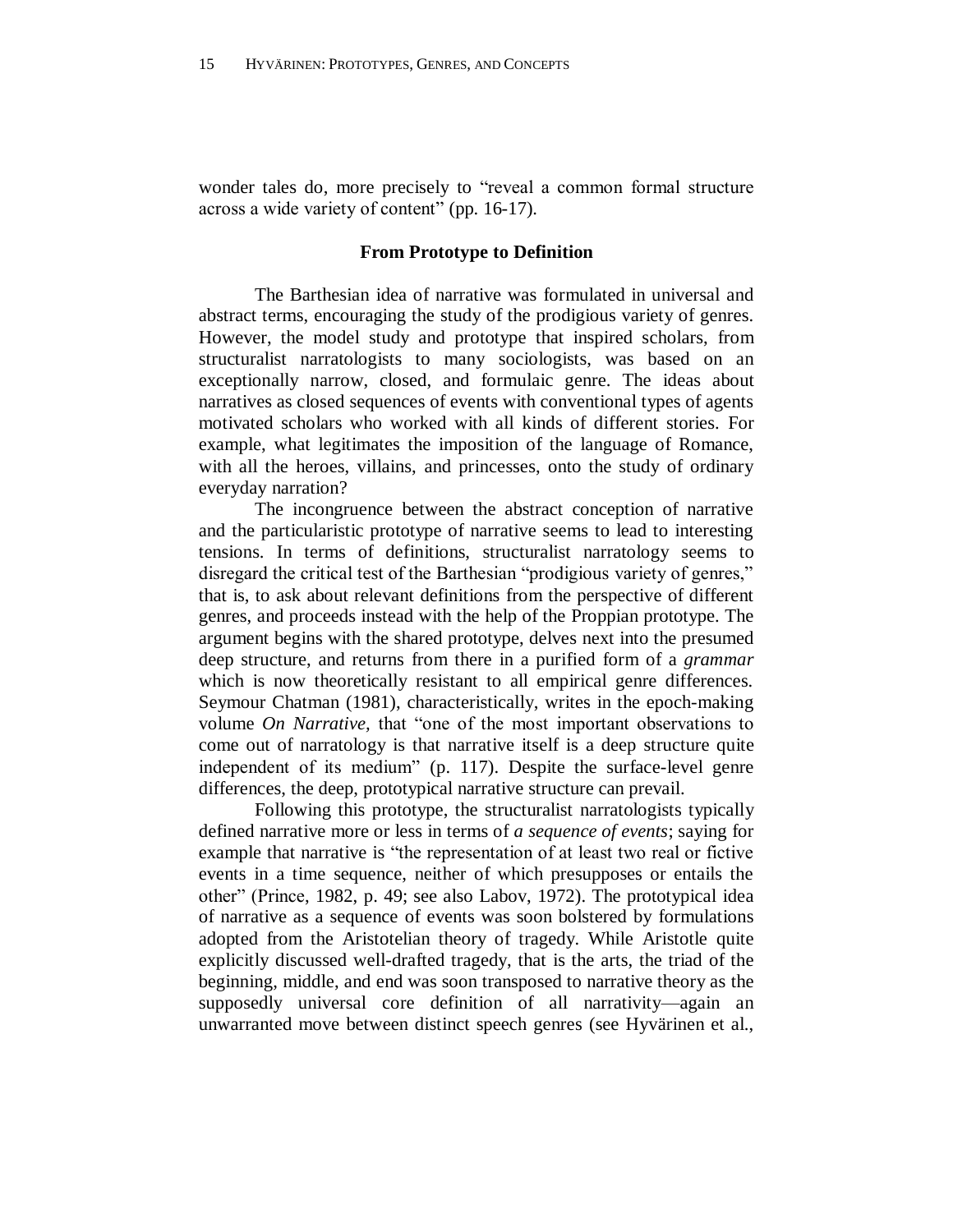2010). In social research, the prototype typically worked another way round. Relatively few social scientists have embarked on discussing the concept of narrative or story, suggesting that we already know them from social practice. Without a theoretical discussion on narrative, the inherited prototypes have of course more or less free and un-reflected access to the argumentation.

Hayden White (1981), in his celebrated essay in *On Narrative*, undertakes this whole journey from universalism to particular Aristotelianism. Narrative, in other words, is both universal and extremely particular at the same time. After beginning with Barthes's universalist formulations, White continues that this "suggests that far from being one code among many that a culture may utilize for endowing experience with meaning, narrative is a metacode, a human universal on the basis of which transcultural messages about the nature of a shared reality can be transmitted" (p. 2).

It may require further discussion whether the term "code" above already suppresses the variety of genres into a deep, singular meaning. Be that as it may, White soon withdraws entirely from the universal and returns to the prototype. At the beginning of his last paragraph, questioning the value of narrativity "in the representation of real events," he arrives at an interesting discussion. Indeed, he notes, "the notion that sequences of real events possess the formal attributes of the stories we tell about imaginary events could only have its origin in wishes, daydreams, reveries" (p. 23). This is surely a most self-evident argument. White seems be saying that it would be erroneous to impose Proppian sequences or literary forms on the past events. However, while the paragraph begins from the universal level ("the value of narrativity"), the second sentence is already on the level of the particular prototype. The claim says nothing at all about *the stories we use to tell about real events*. Such an argument is not required, thanks to the shared presupposition of the Proppian-cum-Aristotelian prototype of narrative. Instead of addressing the tricky empirical questions of genre differences or genre blending, White takes the structuralist trip through narrative essence, and continues by asking: "Does the world really present itself to perception in the form of wellmade stories, with central subjects, proper *beginnings*, *middles*, and *ends*, and a coherence that permits us to see "the end" in every beginning?" (p. 23; emphasis added). At this point, the whole Barthesian universalism has been replaced by Aristotelian particularism, with the help of the prototype. The variety of genres need not be addressed at all as far as the shared prototype provides the perspective into the "deep structure" and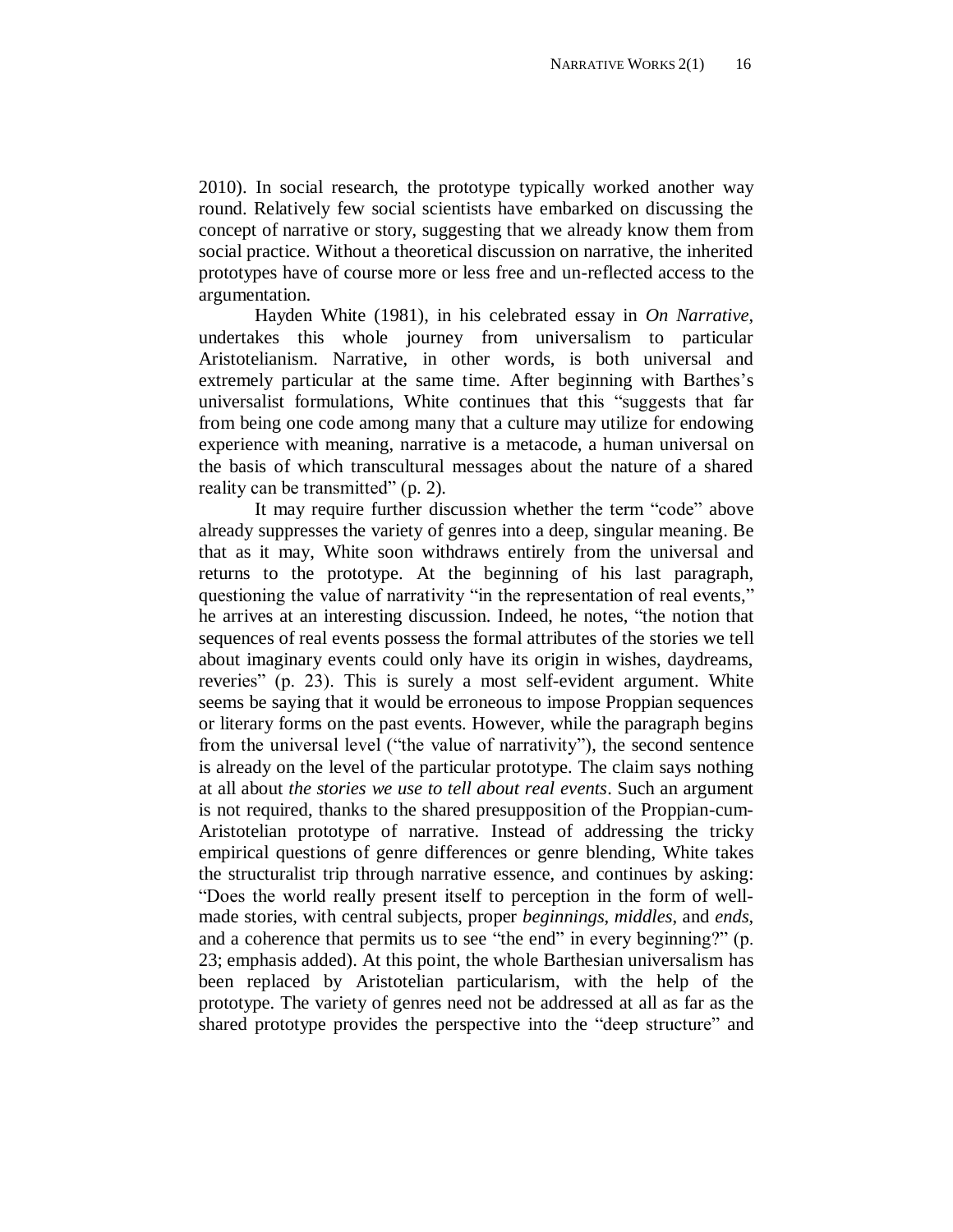"form" of narrative. The power of the one hundred wonder tales is enviable.

## **The Four Narrative Turns**

I suggest that instead of one, unitary narrative turn, it might be helpful to distinguish among at least four different turns (Hyvärinen, 2010). My argument is constructionist rather than Aristotelian; the point is not rooted in categorical distinctions or in the exclusiveness of the model. The final number of turns does not even matter as long as the diversity of turns is recognized. The purpose of the exercise resides on the side of displaying important (dis)continuities and contingencies over and across the various narrative turns. The turns differ from each other as regards several key aspects, such as (1) timing; (2) research agendas and typical procedures; (3) attitudes towards narrative and narrative research; and possibly even (4) the success of the turn. My claim is not to disregard or downplay the existing interdisciplinary exchange but to argue that it has often been much more limited than proclaimed in more optimistic reports. However different the various turns have been, the Proppian prototype has been strong enough to persist throughout all of them.

In June 2003 I had a discussion with Mark Freeman on the issue of the narrative turn. We both located the turn in the early years of the 1980s, following the publication of *On Narrative* (Mitchell, 1981). Mark even went on to locate the nexus of the turn in the University of Chicago, where Paul Ricoeur was teaching in those days. Jerome Bruner (1991), who uses the term "paradigm shift" instead of narrative turn, locates the phenomenon at the same point of time (p. 4).

However, David Herman et al. (2005) pose the whole issue differently in the introduction of the *Routledge Encyclopedia of Narrative Theory*. They write that "the 'narrative turn' gained impetus from the development of the structuralist theories of narrative in France in the mid to late 1960s" (p. 1). Narrative was not, automatically or historically, even the key concept of literature. In France, the narrative turn in literature and anthropology took place as early as in the 1960s; in North America the turn accelerated in the 1980s. "Ironically, the narratologists embraced structuralist linguistics as their pilot-science just when its deficiencies were becoming apparent in the domain of linguistics," Herman (2005) notes (p. 30). This key position of Saussurean linguistics meant that the structuralist or classical narratology was not primarily a hermeneutical enterprise; rather, its purpose was to proceed towards a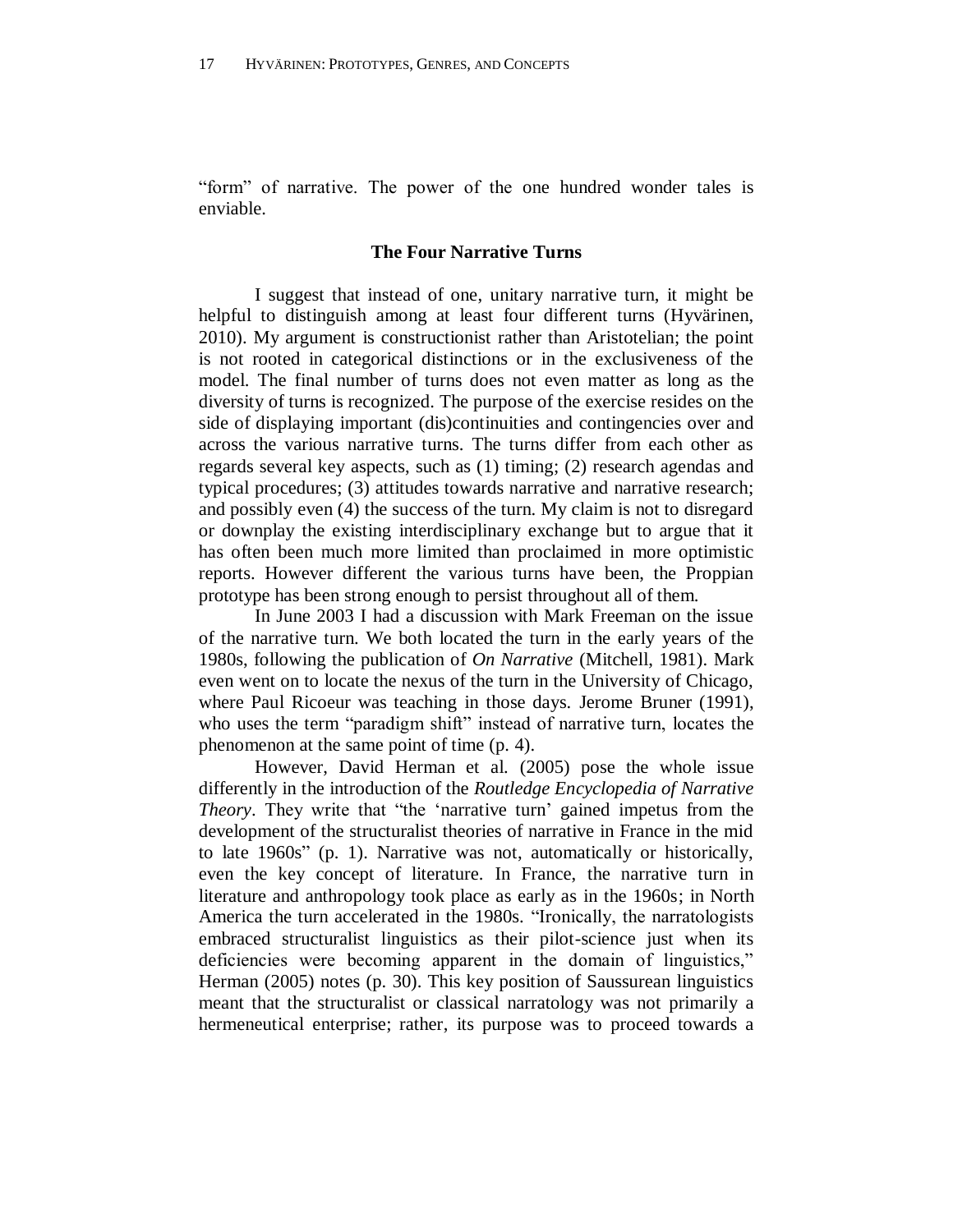rigorous, neutral, scientific and descriptive model about the conditions of possibility to generate narratives. The formal and scientific attitude towards linguistic research generally embodied a neutral and curious attitude towards narratives as well. However, Barthes already in 1966 had introduced skepticism towards some narrative genres when he said categorically that "'What takes place' in a narrative is from the referential (reality) point of view literally *nothing*; 'what happens' is language alone, the adventure of language, the unceasing celebration of its coming" (p. 124). No wonder then that this argument was soon translated into full scale skepticism towards the role of narrative in historiography.

In historiography, secondly, the *narrativist* turn may best be located in the 1970s and 1980s, following the publication of Hayden White's *Metahistory* (1973), even though Louis Mink had already published some of his key essays in the late 1960s. White, and Mink (1987) before him, rendered historical narratives problematic by foregrounding the cognitive shaping role that narratives bear upon the contingent facts and details of the past. In contrast to the huge success of narratology, the narrativist historians never gained access to the mainstream of historiography. In contrast to the narrative scholars in social sciences, the narrativists never encouraged the collection and use of stories in writing historiography. Their focus of interest was rather the criticism of narrative in history writing. Instead of moving towards narratives and narrative historiography, some of the narrativist scholars have moved away from historiography towards the narrativist philosophy of history (Jenkins, 1995).

White (1987) himself points out that "narrative is not merely a neutral discursive form that may or may not be used to represent real events in their aspect as developmental process but rather entails ontological and epistemic choices with *distinct ideological and even specifically political implications"* (p. ix; emphasis added). It is clear that White is not thinking here of just any everyday, open, experience-oriented narrative but assumes the Aristotelian, closed and conventional—that is, the Proppian—narrative as his prototype. The first paragon of White's particular "narrative" might indeed be the Platonic *diegesis*: a didactic story presented in simple past tense by a single narrator, with a strong closure and without any disturbing "imitation" or discourse (cf. Plato, 1937, pp. 872−879; and White, 1981). "Narrative," within this mode of thinking, is a distinct and clearly defined sub-system of language with essential and pre-determined qualities. Within this theory, speakers do not use the language but the language system uses the speakers.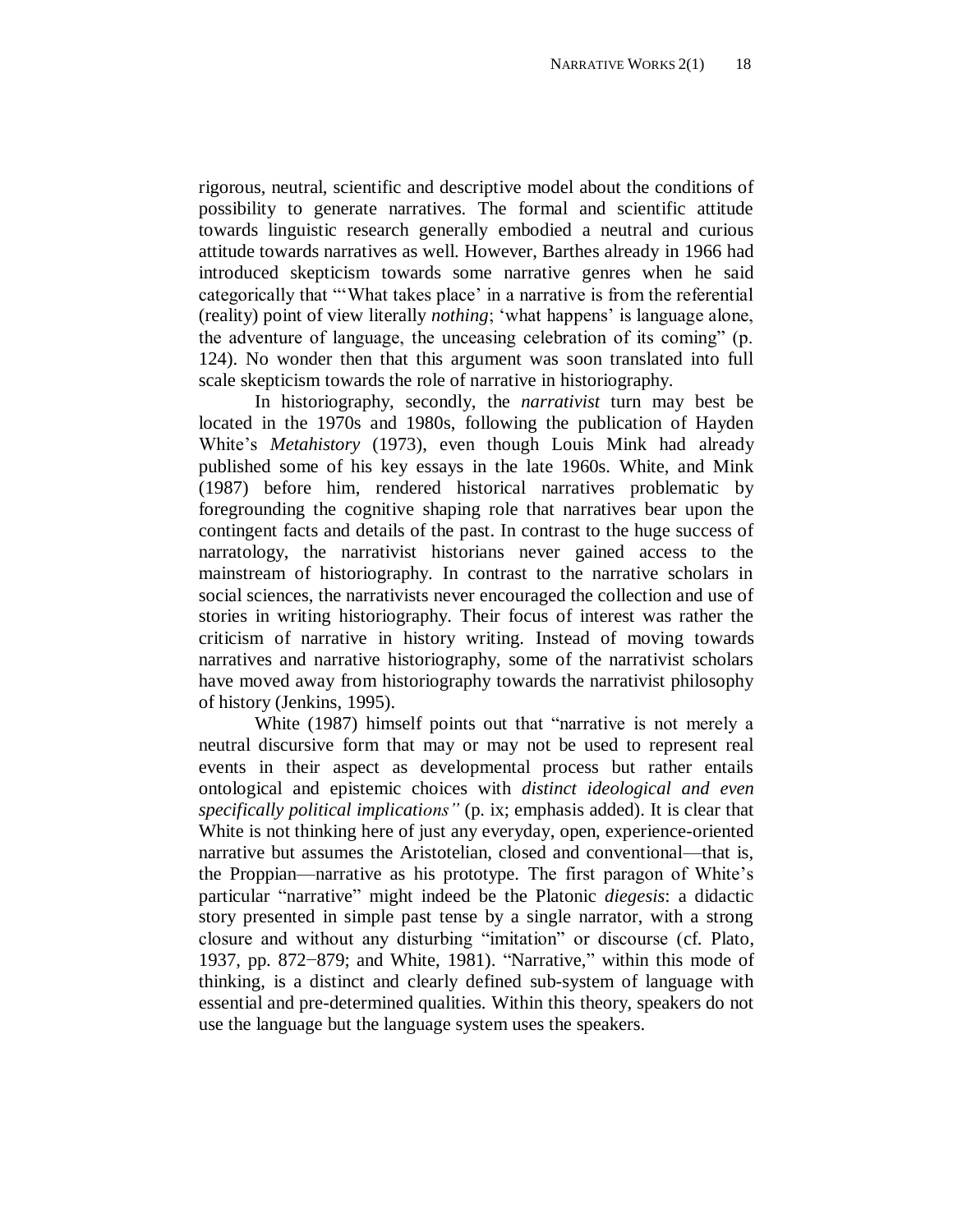The *third*, broadly *social scientific and philosophical turn* is possibly the narrative turn that is most often recognized and celebrated in literature. Beginning from the early 1980s, narrative travelled into psychology, sociology, education, social work, theology, business and management, therapy, and medicine. In stark contrast to the structuralist narratology, this movement was characteristically hermeneutical in orientation, interpreting the meanings of the most various narratives. Whole research paradigms were revolutionized. Shaking up the reign of the experiment (psychology) and survey interview (sociology), the most various life narratives and recordings of storytelling in everyday situations became integral parts of research. "Although rarely mentioned, developments in technology were important in making narrative research a subfield in qualitative inquiry. Miniature recording technologies made detailed studies of everyday speech possible," as Catherine Kohler Riessman notes (2008, p.15). Inspired by Jean-François Lyotard's (1993) critique of the "grand narratives," many scholars theoretically justified the collection and research of small and local narratives. The collection of stories from marginalized and suppressed groups was thus supported by the socio-political idea of "giving a voice" to these non-hegemonic groups. Departing sharply from the two earlier waves of the narrative turn, the narrative scholars typically understood their approach as more deeply humanistic than that of their predecessors' work and the collection of stories, as such, was a useful and ethically valuable thing.

The range of possible appraisals thus changed with this third narrative turn. The psychologist Mark Freeman (1993) writes about his disappointment with formalist narratology and mainstream psychology because of their technicality, and outlines narrative studies as an existentialist counter-force to positivism. Jerome Bruner (1987, 1990) similarly criticizes the cognitive science of his time for focusing on mere information processing instead of the cultural workings of the human mind, positing his narrative approach as an alternative to this narrowly scientific cognitivism. The sociologist Ken Plummer (2001) shares the same orientation in outlining his project: "A major theme haunts this book. It is a longing for social science to take more seriously its humanistic foundations and foster styles of thinking that encourage the creative, interpretive story telling of lives—with all the ethical, political and self-reflexive engagements that it will bring" (p. 1). Carolyn Ellis, one of the pioneers of autoethnography, similarly explains her initial motivation: "My interest was in bringing the lived experience of emotions to social science research and doing research that was relevant to people's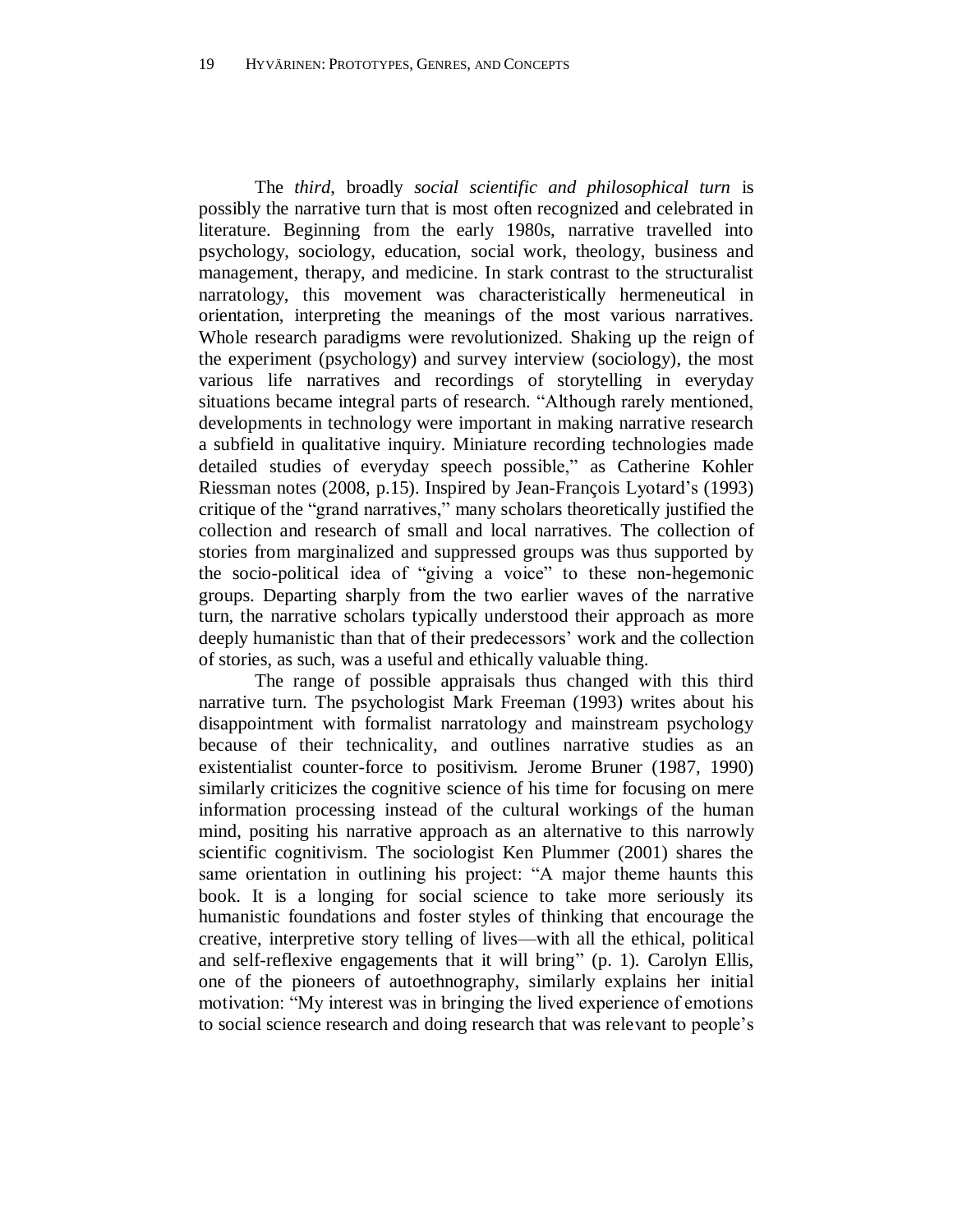everyday lives" (Davis & Ellis, 2008, p. 283). Jens Brockmeier and Donal Carbaugh (2001) express this new attitude in a more philosophicallytuned language when they point out that "we can conceive of this anti-Cartesian (narrative) orientation as part of an even more general postpositivist movement" (p. 9). At this point narrative has, over its travels, diametrically changed its position as regards *positivism* and *scientist* rhetoric.

Nevertheless, it was not only the attitude towards narrative scholarship but towards narrative itself that was changed. From Alasdair MacIntyre's *After Virtue* (1984) onwards, narrative was often recognized as *a healing entity*, a method to resist the moral and personal fragmentation in modern life. "All too often," Paul Atkinson and Sara Delamont (2006) complain, "narratives are collected and celebrated in an uncritical and unanalyzed fashion. It is a common failing, for instance, to imply that informants' voices 'speak for themselves'" (p. 166). Atkinson and Delamont, of course, document by their example both the expanded range of possible attitudes and some risks of assuming a too celebratory attitude. As they emphasize, "narratives are social phenomena. … Our stance towards such forms and genres of social life should be analytic, not celebratory" (p. 165). The other end of the continuum is aptly argued by James Pennebaker (1995), who says that "when individuals write or talk about emotional events, important biological changes occur. During confession in the laboratory, for example, talking about traumas brings about striking reductions in blood pressure, muscle tension, and skin conductance during or immediately after the disclosure" (p. 6). While encouraging the analytic attitude, narrative scholars need nevertheless to remain open to the option that narratives as such may, after all, have healing effects, at least on some occasions.

This picture of several overlapping and contrasting narrative turns becomes even more complex if we, *fourthly*, consider changed attitudes and changed narrative practices outside research work. Lyotard (1983/1993) already suggested the crises of such neutral and objective regimes of knowledge that professions and experts previously entertained. Contemporary media is full of narrative accounts of health and illness; correspondingly, the ads for alternative treatment most typically portray a photograph of an exposed person, a short story of his or her exposure to illness, and the miraculous recovery with product details. Media equally familiarize abstract public issues by asking concerned individuals to tell their personal stories on the issue. It should be justified to recognize such larger cultural and social trends and consider possible interdependences,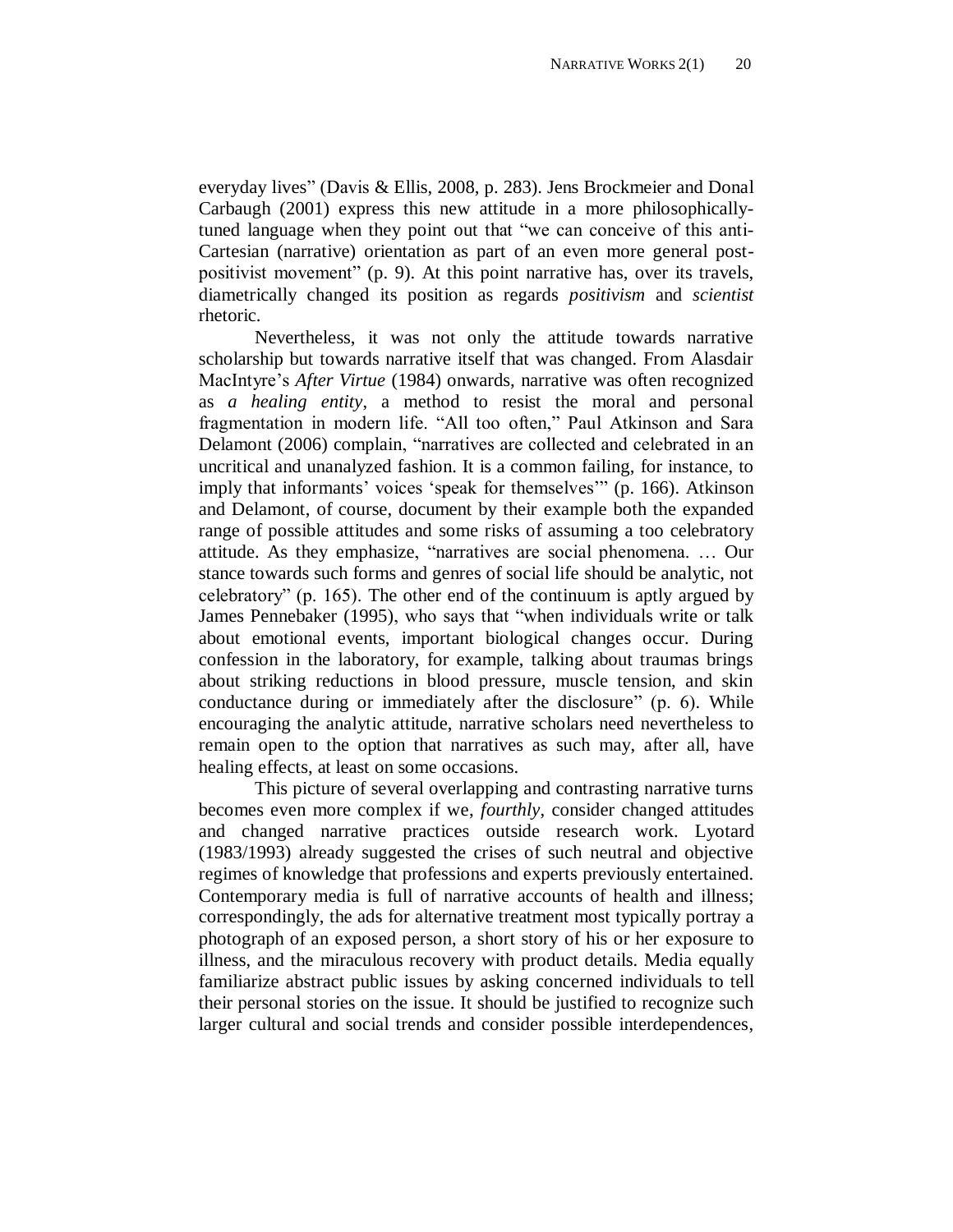without subscribing to any kind of sociological reductionism. Jennifer Pierce (2003) argues that the "contemporary resurgence of interest in personal narratives dates from the 1960s and 1970s, originating in the Civil Rights movement and, even more powerfully, in second wave feminism. … Feminist sociologists, especially those who had been active in the second wave of the women's movement, became interested in using personal narratives in their research as a way to give 'voice' to women's experiences" (p. 307; on this, see also Riessman, 2008, pp.15−16). The growing interest in narrative studies, obviously, does not originate exclusively from the developments of narrative theory, nor is there one single origin or story-line available for narrative studies. Commercial media interest, technological innovations, and emancipatory social movements have thus equally contributed to the advance of the third narrative turn.

Thus far I have argued for the differences of attitudes and research orientations among the different narrative turns. It may be worth noticing that there has not been any strong methodological continuity between structuralist narratology and social research on narrative. For example, Gérard Genette's (1980) sophisticated model of narrative modalities comprising the levels of *narration*, *story*, and *narrative discourse*, hardly ever travelled to the social sciences. There is still a characteristic difference of orientation between the literary scholars, who work with fiction, and social scientists, who work with non-fictional narrative materials. Literary scholars typically and predominantly identify themselves as narrative *theorists—*however "empirical" their work with fictional texts is—whereas social scientists more typically talk about narrative as a method or describe their own activity as "narrative analysis." This obvious difference made more sense during the hegemony of formalist and structuralist theories in literature, when social scientists trying to make sense of the social world with the help of narratives were more or less alienated from the formalist focus on forms and narrative as mere textuality. Currently, this unwarranted division of work rather materializes in the form of the under-developed theory of narrative in social research. The old adversity to formalism, in turn, encourages ideas of reducing narrative analysis into various forms of content analysis.

Many prominent advocates of the third narrative turn read literary narratology extensively as well, the philosopher Paul Ricoeur's monumental *Time and Narrative* (1984-1988) being the strongest case in point. The interest in literary theory has also been shared by such authors as the psychologists Donald Polkinghorne (1988) and Jerome Bruner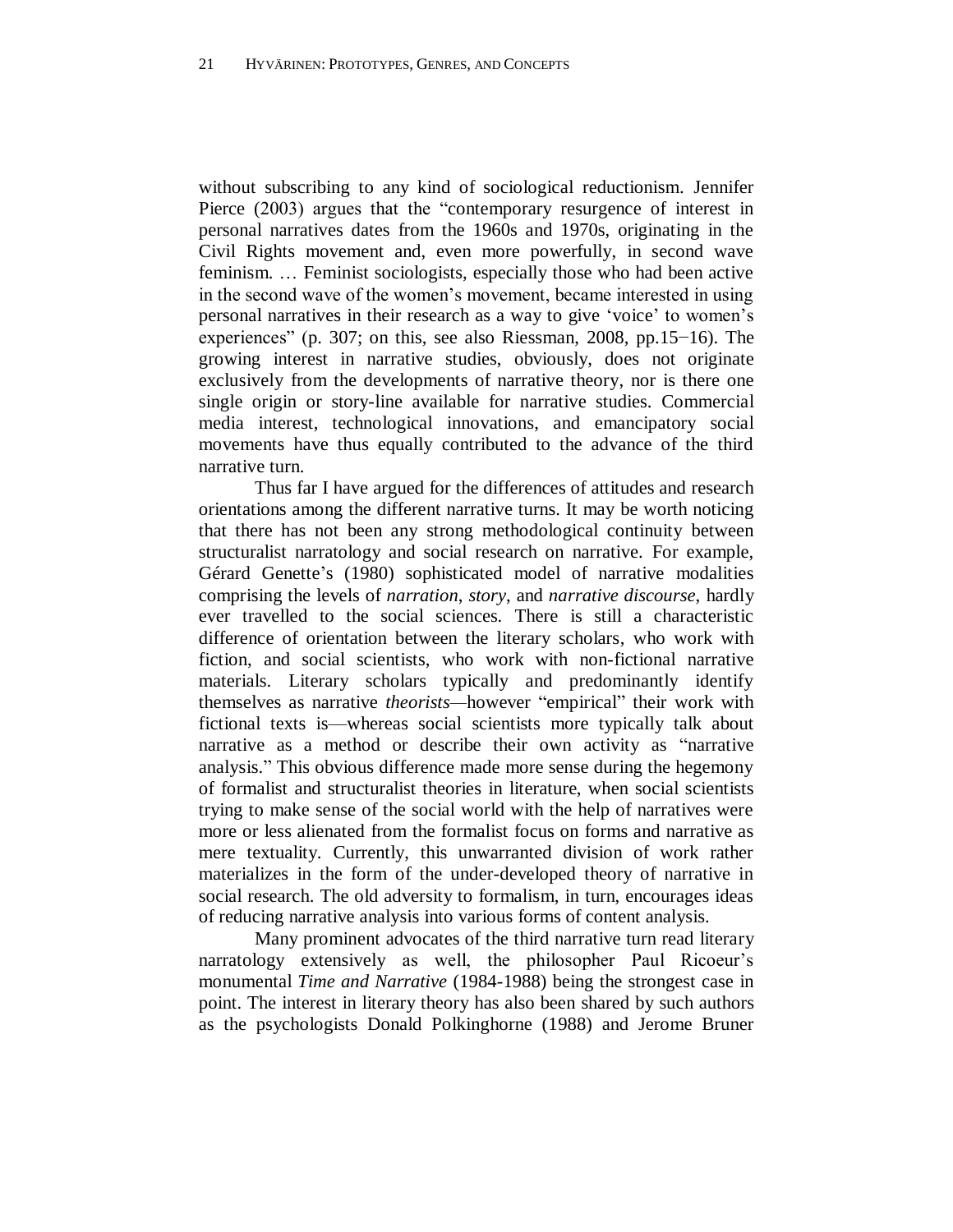(1987). Ironically, this third wave has actualized Barthes's abstract and universal notion of narrative—without subscribing to Barthes's deductive, structuralist mode of analysis. The long-term continuity was most compellingly built upon the prototypical understanding of narrative in terms of the Proppian wonder tales. One significant but slowly accepted exception was Paul Ricoeur (1981), whose contribution to *On Narrative* already included a poignant critique of Propp and the structuralist, sequential reading of narratives. The psychologist Dan McAdams (1993) later discusses Ricoeur's theory of human, narrative time, and then simply discards its complex understanding of time: "For many of us, time seems to move forward, and through its forward trajectory human beings change, grow, give birth, die, and so on. There is development and growth as well as death and decay" (p. 30). For Ricoeur, the great problem with Propp and structuralist theory of narrative was indeed the trivialization of time to a forward moving trajectory.

## **Narrative as a Metaphor**

Social scientists and psychologists did not primarily inherit their narrative methodologies from literature. The socio-linguistic model of William Labov and Joshua Waletzky (1967/1997) inscribed the belief in sequentially ordered sentences as the defining element of oral narratives. Broadly speaking, it has been this socio-linguistic heritage that has introduced most of the methodological rigor into social research of narrative (see, e.g., Riessman, 1990; Bamberg, 2004; Georgakopoulou, 2007). As mentioned, in the social sciences there is a strong tendency to understand narrative only from the perspective of method. Within curricula, for example, "narrative analysis" typically appears as a slot within "qualitative research methods." A social phenomenon (e.g., illness or aging) is then studied by "collecting stories on the phenomenon" and then "doing narrative analysis." Jaber F. Gubrium and James A. Holstein (2009) take an explicitly different tack by theorizing the study of "narrative realities."

But narrative in social research was originally not simply a methodological approach. Beginning from Alasdair MacIntyre's (1984) influential *After Virtue*, narrative powerfully appeared as a new metaphor for phenomena of human life, mind, and action. For MacIntyre, "man" is "essentially a story-telling animal." Narratives are not, however, merely linguistic phenomena thanks to "the narratives which we live out" (p. 216). For Fischer (1987), humans indeed are "*homo narrans*" (p. xiii).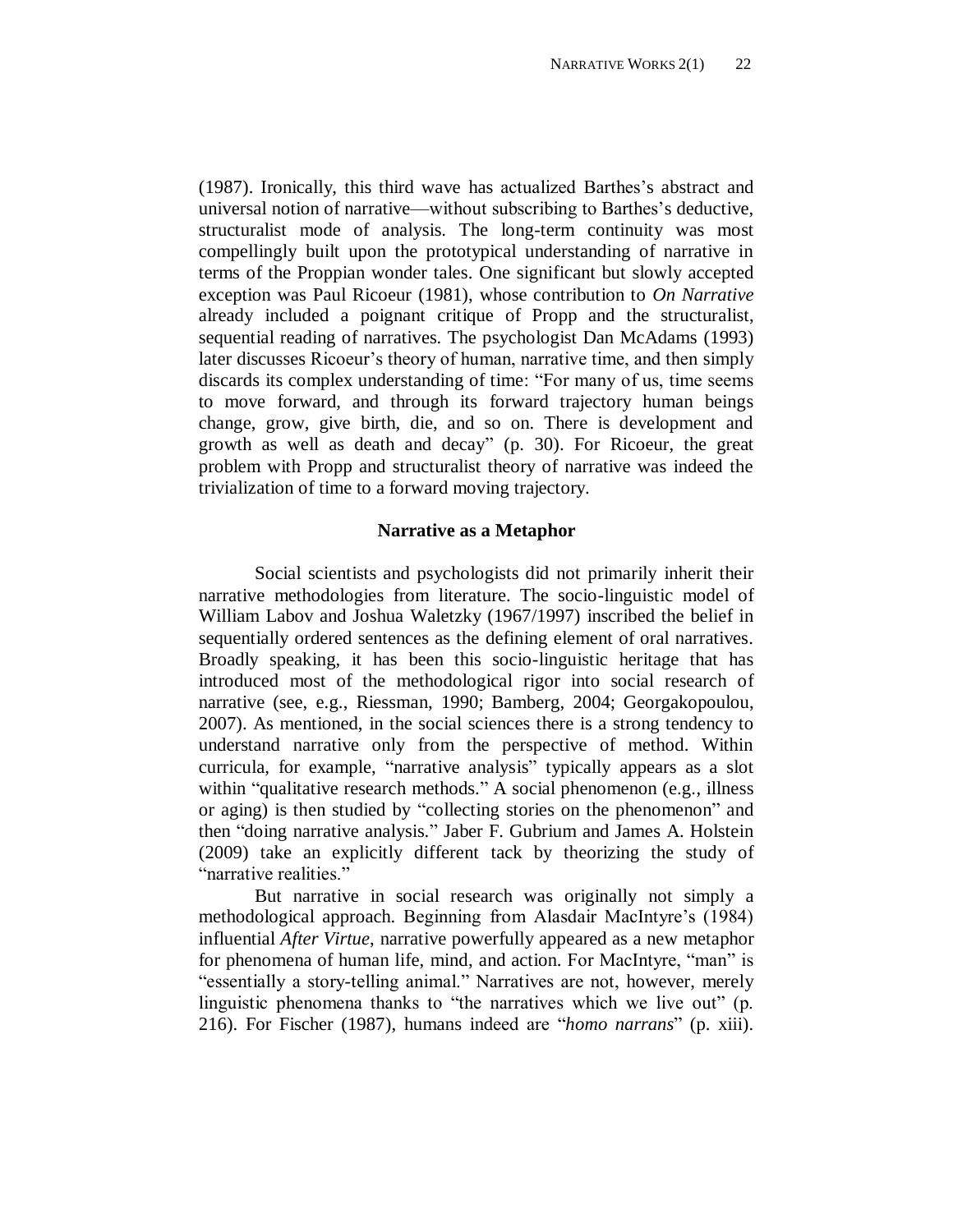Jerome Bruner (1987) titles his famous article in terms of a metaphorical thought experiment, "Life as Narrative." Theodor Sarbin (1986) is most explicit in his approach and suggests narrative as the "root metaphor" for psychology. George Rosenwald and Richard Ochberg (1992) title their influential volume "Storied Lives," and Herman (2009b) moves the storied quality from lives to minds.

All these metaphors try to reshape our understanding of human life as an active meaning-making process. What the metaphoric approach argues, once and again, is that the cognitive tools in arranging past experience are not so different from the tools that are at use in planning the future or scanning the present moment. "Stories are not lived but told," as Louis Mink notes (1987, p. 60). White (1999) echoes with: "This is because stories are not lived; there is no such thing as a real story. Stories are written, not found" (p. 9). On the level of representation, these critical claims are almost self-evidently true, at least for every social constructionist thinker. Nevertheless, the categorical distinction between "life" and "stories" reduces the whole issue to simplistic representation, pushing stories curiously outside life, as if they were only the products of some spectator who remained on the outside of life. The opposite way of looking at the issue would be to portray narratives as a necessary method of "doing living," that is, trying to understand, in the middle of acting, thinking and feeling, what all of this is about (e.g., Bruner, 1990; Ricoeur, 1984; Freeman, 2010; Brockmeier, in press).

However, from another angle, this disagreement is far from being as dramatic as it may seem to be. White's comment can be found in an essay wherein he discusses *troping* as an unavoidable tool in approaching such ephemeral entities as the past—and "life" is notoriously such an indefinable entity. What he seems to argue is that cognition of abstract and intangible objects regularly proceeds through the variation of metaphor, metonymy, synecdoche, and irony. What White seems to suggest, broadly, is that the tropes as such are forms of cognition and not forms of the "real." This is again true if we think about fictional spectators, but if we look at the actual doing-of-everyday-life, the troping is always already there. Although these metaphors try to grasp something vitally important from a new perspective, there is always a significant residue, or a list of entirely unfitting issues. For these reasons, life is not *a* narrative, life is not reducible to "living out" a narrative, nor are minds or lives only and thoroughly storied. But the critics are probably wrong as far as they assume to have direct, non-metaphorical access to the "real," or even more so, if they believe in witnessing an un-storied "real."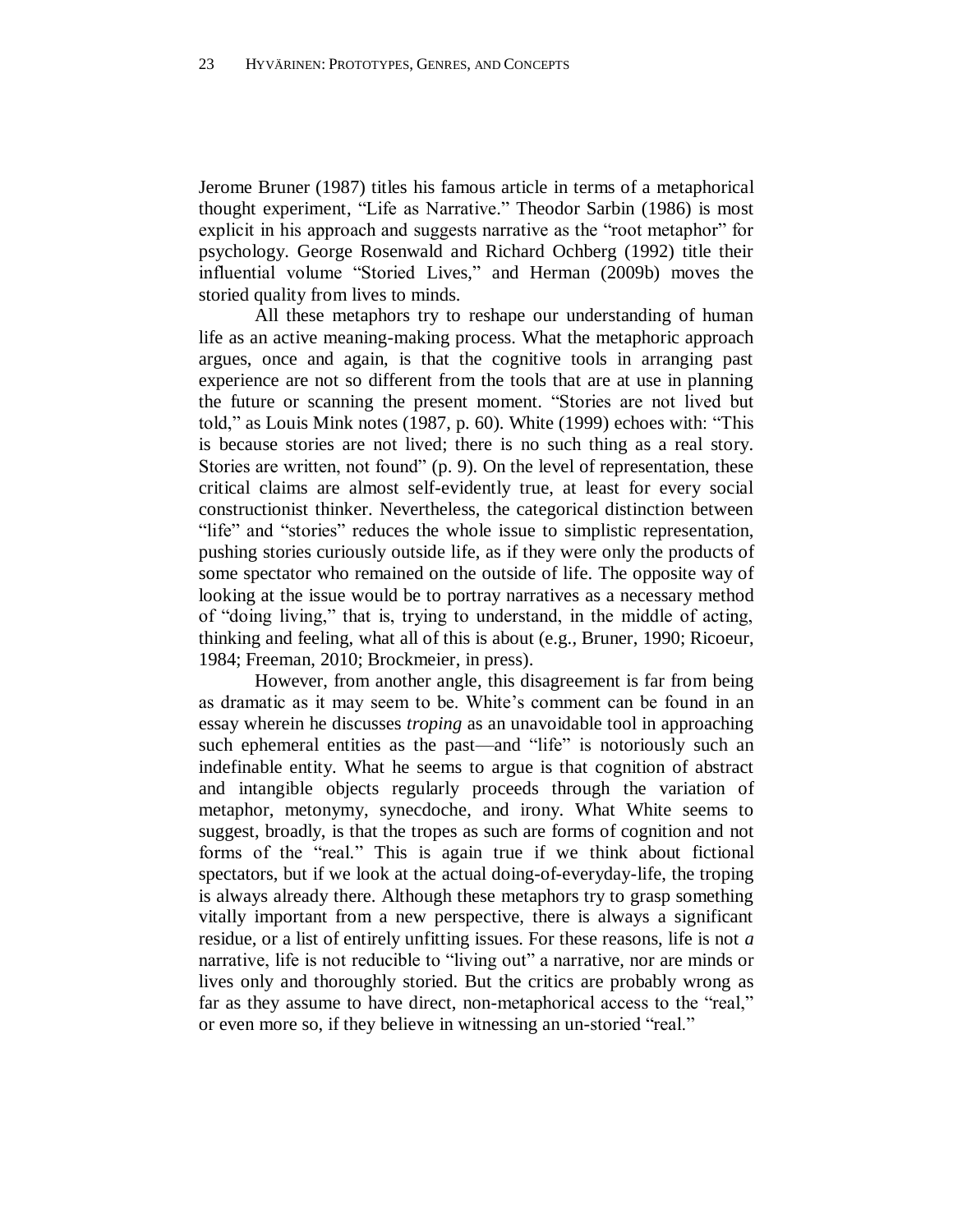However, the metaphorical discourse on narrative might benefit from discarding the unnecessary totalizing elements of singular nouns. It is a different thing to think of life as "a narrative" than to think of it as narratively organized. Narrative identity may turn out to be a more flexible frame of ideas, if it is no longer understood as an identity in the form of a finished narrative. For a similar reason, I think that the philosopher Marya Schechtman (1996, 2007) cannot escape the criticism against narrative totalization (Strawson, 2004) by connecting her ideas of narrative and the self too closely to the idea of "having a narrative" (2007, p. 160). Personally, I cannot connect my own experience of myself into any such singular formulation of having *a* narrative. The plurality of stories and narrative processes is much more easily accessible.

## **A New Prototype?**

Arguably the most important change taking place over the past 15 years may now be called the *experiential turn* in narrative theory. The Proppian prototype was challenged by such authors as Ricoeur (1981, 1984), Pavel (1988), Ronen (1990) and Meir Sternberg (1992), at the same time as it was fairly popular in social sciences. One of the most prominent critics of the Proppian formalism and the understanding of narrative simply as a sequence of events was Monika Fludernik (1996) in her *Towards a "Natural" Narratology.* Fludernik makes two bold claims. She firstly suggests that the ephemeral and partly chaotic nature of "naturally occurring" everyday narratives must be taken seriously as a key building block of the narrative theory. Secondly, she suggests that *experientiality* rather than the sequence of events should be taken as the key defining feature of narrative.

In literary studies, the "postclassical" fascination with experience has at least two equally relevant elements. On the one hand, pure formalism has been replaced by more openly interpretive approaches, be they rhetorical, cognitive, or "unnatural" (Alber & Fludernik, 2010). On the other hand, the representations and workings of the human mind have been under intensive study. Even though originally titled as "cognitive narratology," this orientation nevertheless has produced studies and questions with high relevance for the social research of narrative. Alan Palmer (2004) has theorized the representation of socially distributed minds in literature, challenging the idea of entirely private minds; Lisa Zunshine (2006) has written compellingly about the reasons to read fiction in her acclaimed *Why We Read Fiction*, and a number of authors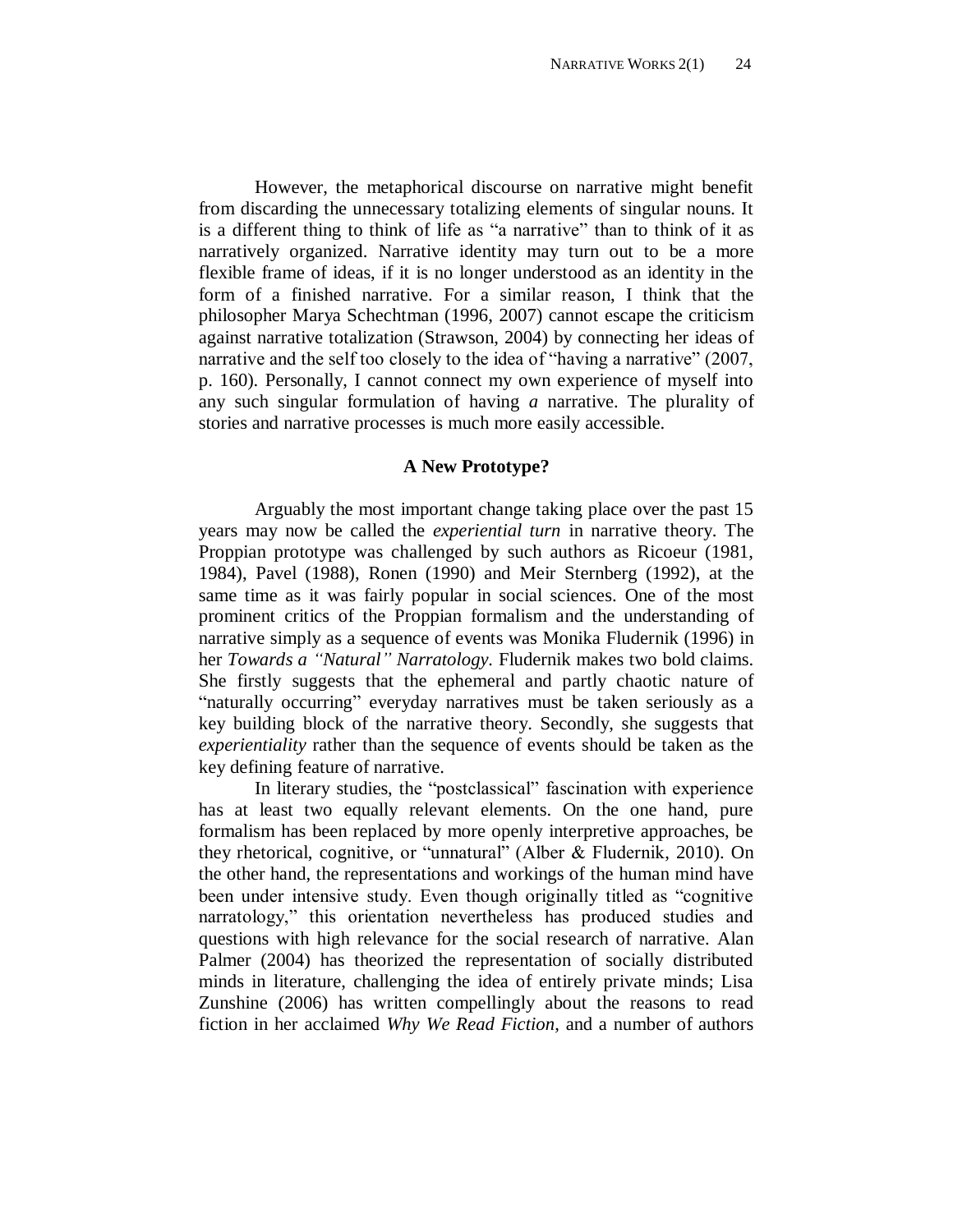have explored the historical process of representing minds in literature (Herman, 2011). To give a crude summary, Zunshine seems to suggest that we read and attend to fiction (at least partly) in order to test and develop our mind-reading capacities in a fictionally safe environment. However, possibly the challenge is not at all limited to reading *other* minds. As Brockmeier has it,

One of these assumptions is that the human condition is characterized by a hermeneutic imperative, to borrow Mark Freeman's term . Following this imperative we don't take our being in the world for granted but are continuously engaged in the business of making sense of it. (Brockmeier, in press)

Visiting and playing with fiction, therefore, may after all be less about reading other minds than working with and through our own minds, and testing new mental tools in doing-living. Be that as it may, both interpretations suggest the relevance of fictional narratives in shaping the everyday narratives and everyday interpretative capacities (Herman, 2009b).

A parallel discussion started a bit later in social research with the re-evaluation of the Labovian model of oral narrative. The sociolinguist Wendy Patterson (2008) criticizes the perspective of "narratives of events" and the focus on the sequence in the Labovian theory, and Corinne Squire (2008) accompanies her in the same volume by discussing "experience-centered" approaches to narrative. There is indeed a very perplexing paradox built into the Labovian model of oral narrative, a paradox that has been played out in contrasting ways in the history of narrative studies. Labov (1972) first foregrounds experience by claiming that "We define narrative as one method of recapitulating past experience… ." However, this functional interest in experience is next to marginalized by the straightforward claim for chronology: "by matching a verbal sequence of clauses to the sequence of events which (it is inferred) actually occurred" (p. 359). As Sternberg (1992) very poignantly comments, by this definition, most of the complex and non-referential narratives are excluded from narrativity. Rather than addressing the generic variety of narratives, Labov describes one particular sub-genre of narratives. The Labovian "narrative" was thus a good candidate for a new prototype of narrative.

The ambiguous contrast between "experience" and "sequence of clauses" matching "sequence of events" remains unresolved in the model.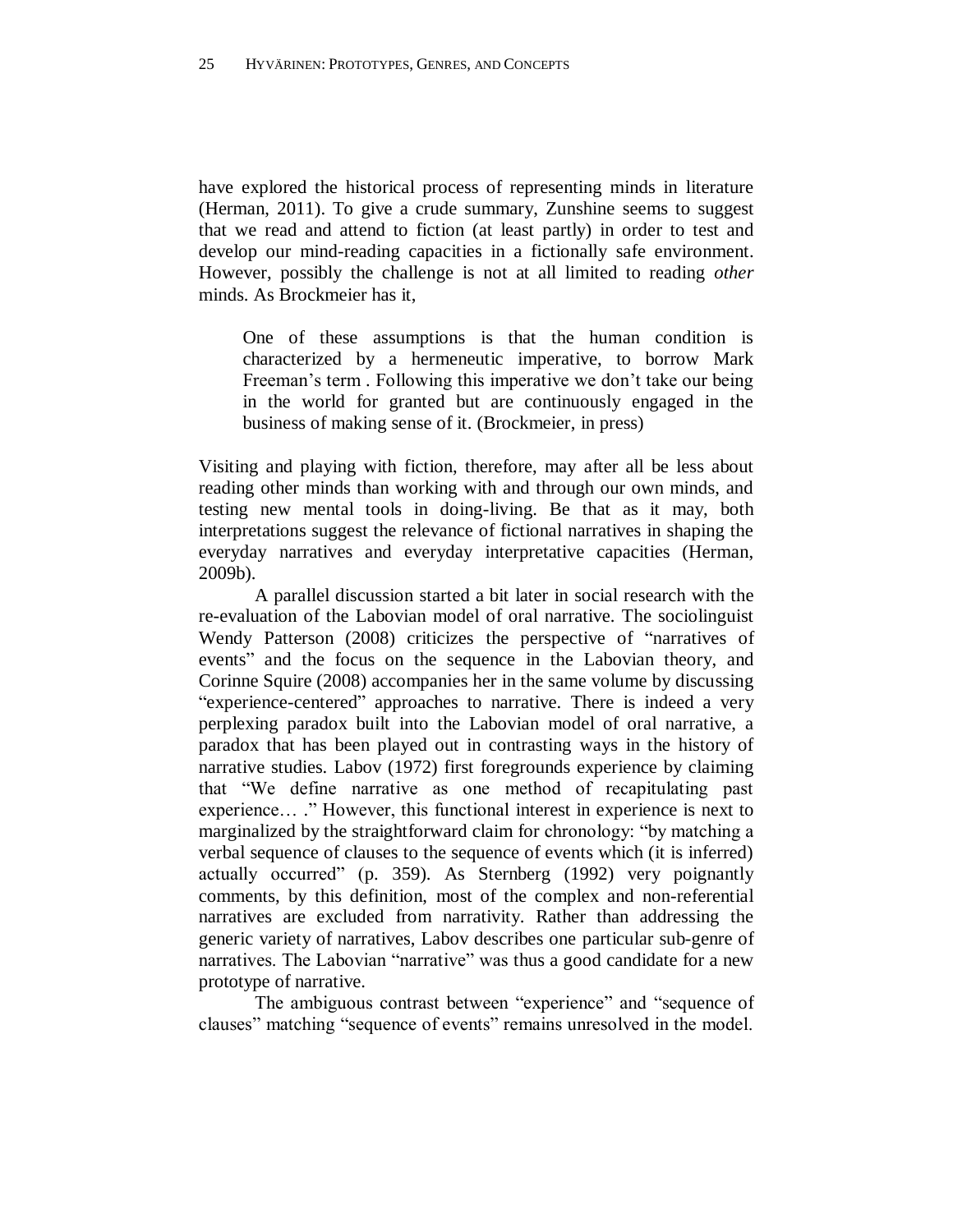"What, for example, makes chronology so critical that it becomes critical?" asks Sternberg (1992, p. 506). Even more so, the model affords very little interpretative power or analytic rigor to the study of "complicating action." The experience, potentially, is analyzable with the help of the element of "evaluation" and its linguistic markers. The very element that *defines* his narrative receives no particular discussion in his presentation of the model (Labov, 1972, pp. 354–396). Most days are full of sequences of events that remain un-narrated. As Sternberg (1992) has it, such dynamic (Aristotelian) elements as *surprise*, *curiosity,* and *suspense* are vital for narratives and narration, and should therefore replace the criteria of sheer chronology or sequence of events in defining narratives (pp. 506–507). Sternberg's terms cleverly introduce an intense understanding of temporality without suggesting anything like simple sequentiality.

The literary theorist David Herman (2009a) has recently reconsidered both Fludernik's and Sternberg's proposals and has furthermore formulated his position in terms of prototype theory. According to Herman, there are four equally basic elements of prototypical narrativity: (1) the situatedness of the narrative representations; (2) the sequence of events that is "cued" by these representations; (3) the aspect of world-making, world-disruption, and surprise in the narrative representation; and finally (4) the experience of living through this world disruption (p. 14). The situational aspect already locates the highly conventional wonder tales within a marginal area in terms of this prototype, and the fourth aspect of experientiality highlights many psychologically oriented narratives with a minor emphasis on sequence. The aspect of world disruption, already theorized earlier on by Jerome Bruner (1990, 1991) in terms of canonicity and breach, points out that mere sequence without the element of surprise and chaos does not constitute deep or prototypical narrativity. One could even argue that too straightforward a sequence in the wonder tales downplays the role of "cuing," that is, the active role of the reader. What is remarkable in this new and theoretically explicit prototype is that it does not presume any literary precedence: that is, the claim that all narratives were transmutations of inherited literary or conventional modes. While the old prototype more or less directly suggested that all narratives are like wonder tales, Herman's analytically refined prototype suggests that there can be all kinds of less-prototypical narratives (for example, by minimising the prominence of one or more basic elements independently).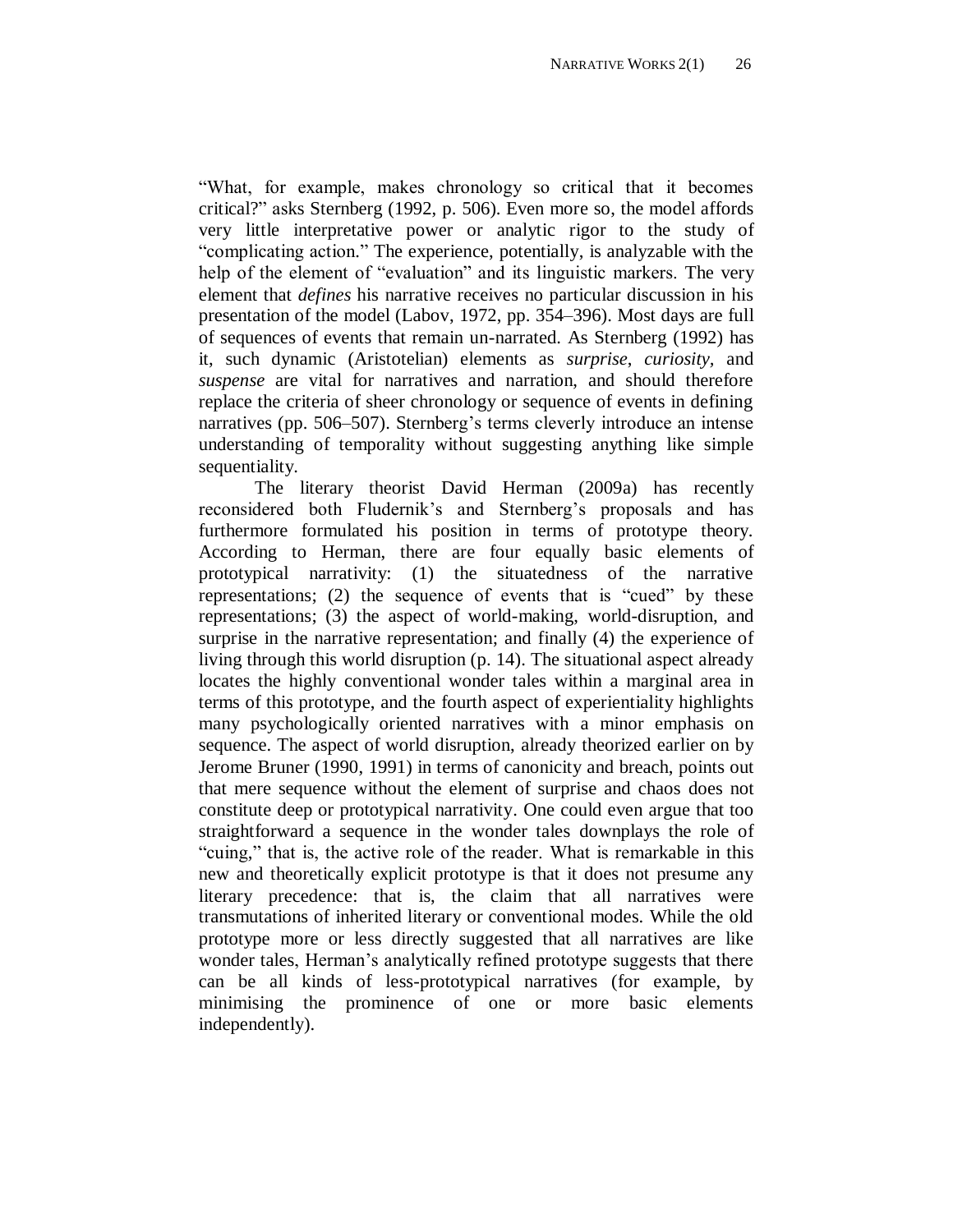In terms of narrative genres, the model is relatively open and flexible. Most definitely, it is not built on either one hundred wonder tales (Propp) or on *one* category of oral narratives (Labov); instead, Herman's basic argument claims that these elements characterize both fictional and everyday oral narratives. Because all four elements in the model can vary from thin to thick narrativity, the resulting combinations may equally be used to characterize narratives and narrative genres that deviate from the prototype in their individual ways.

Although this prototype includes a number of unanswered problems—such as the possible interconnectedness of these prototypical elements—it provides some substantial merits in comparison with previous prototypes, Proppian or Labovian. Firstly, it undeniably meets Monika Fludernik's criterion for relevance since the model addresses key features of narrativity instead of playing with technical sequences of narrative clauses with minimal narrativity.

A further merit of the model resides in its capacity to foreground different types and categories of narrativity instead of presuming that "narrativity" is a qualitatively homogenous phenomenon. For a long time now, narrative theorists have emphasized the idea that "narrative" is not simply a yes-or-no phenomenon but benefits from understanding it from the perspective of more or less thick or thin narrativity (e.g., Fludernik, 1996; Abbott, 2002). Herman's prototype now suggests that it is entirely possible to envision qualitatively different kinds of narrativity. News reports, for example, typically foreground the third element of surprise and world-disruption but often leave the element of experience thin or entirely contingent. Even the individual elements may possibly lead to different kinds of narrativity. The second element, Herman says (2009a), implies that the representation "cues interpreters to draw inferences about a structured time-course of particularized events" (p. 14). How much emphasis shall we put on the "cuing" and how much on the "structured time-course"? It is not uncommon that people usually write life stories which proceed in a strict temporal, chronological order, while on many occasions, the orally rendered or more artistic stories proceed in a much more chaotic and fragmented order. The old, sequential understanding emphasizes the higher narrativity of the first case, while Herman's wording suggests that the mental challenge constituted by merely "cuing" the order might itself be an important element of experience of thick narrativity—at least for many of us.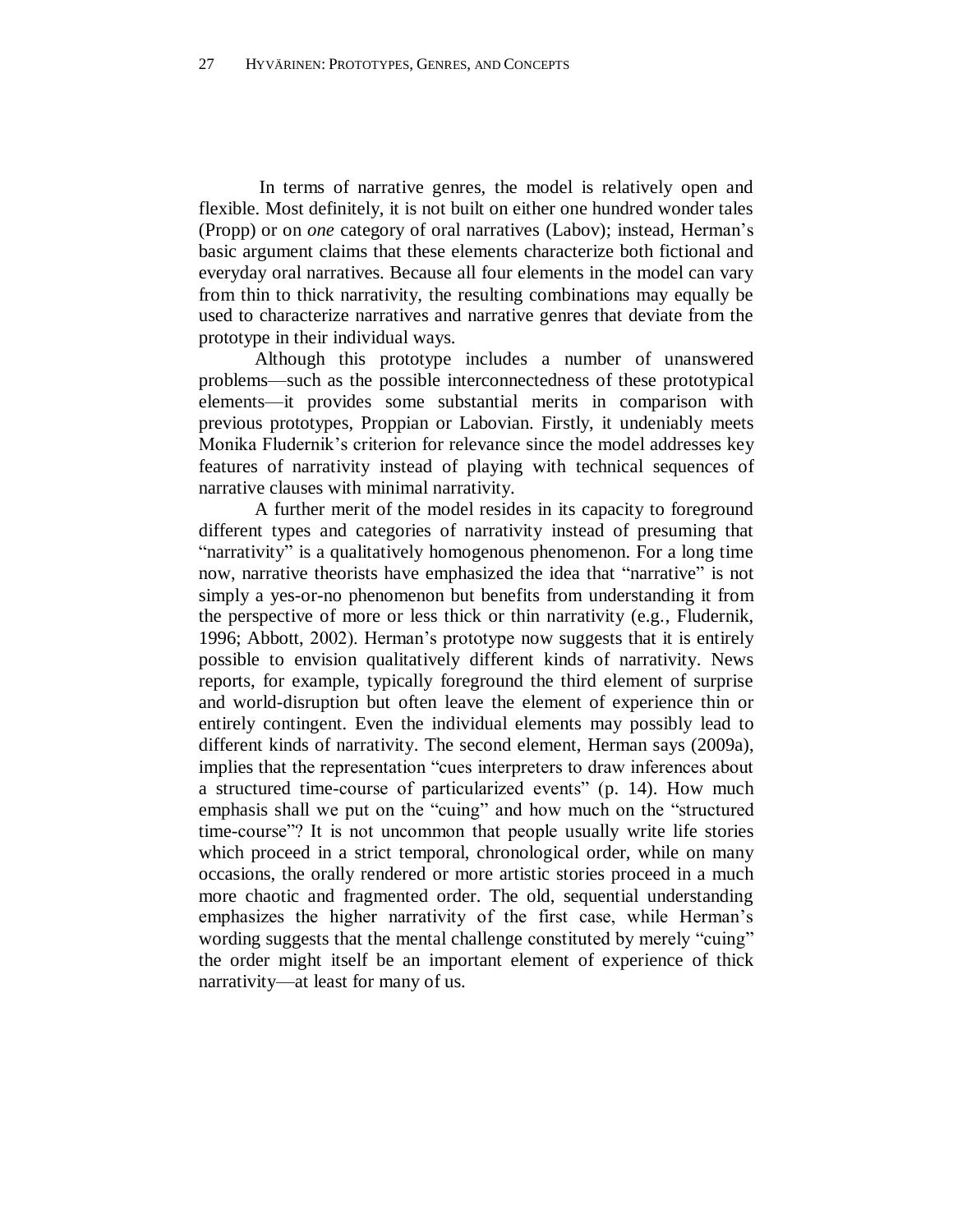### **Aspects of Travel**

I set out to question the overly general and easily too optimistic figure of one narrative turn. The metaphor of travel, in its all potential rambling multiplicity and possibility to visit the same sites several times, and as a different person, serves my analytic purpose particularly well. The multiplicity of travels and travellers is at the core of my argument. Deviating from my earlier use of the figure "travelling concept" of narrative (Bal, 2002; Hyvärinen, 2006), I have introduced two other significant travellers: the prototype and the metaphor of narrative. Ironically, the most reluctant traveller has arguably been the theory of narrative, and concomitantly the theoretically grounded and rounded concepts of narrative.

Two other travellers, instead, obviously have performed much better. Some extensively read and discussed narrative studies seem to have had a prototype effect, contributing to prototypical ideas about what narratives at root more typically are. These prototypical models—for example, the Proppian wonder tales and the Labovian oral narrative have characteristically travelled swiftly across disciplinary boundaries. In particular, the Russian wonder tales were able to epitomize the narrative essence and the access to the narrative grammar, and even sponsor many of the structuralist definitions of narrative as representations of sequences of events.

The successes of these prototypical travels—both the Proppian and Labovian versions—indicate a theoretical failure to meet Roland Barthes's (1977) old call to understand narrative as "a prodigious variety of genres" (p. 79). Historically, one of the hardest problems has been to accept the variety and fragmentation of everyday oral narration (Hyvärinen et al., 2010; Georgakopoulou, 2007). Decades-long debates on the narrative genres of historiography, and the overall difficulty in balanced analysis of the potential ideological implications that different narratives (may) have, suffer gravely from the continuous replacement of the nuanced theory of narrative genres by the overly abstract and essentialist arguments which find their point of departures in the inherited narrative prototypes (see, e.g., Strawson, 2004; Hyvärinen, 2012).

In the language suggested by Hayden White (1999), these arguments and studies once and again mobilize the mental figure of *metonymy* by inviting one quite narrow category of narrative to represent all narratives and narrativity in general. The move I suggest—the more nuanced study of narrative genres as a cure to this problem (again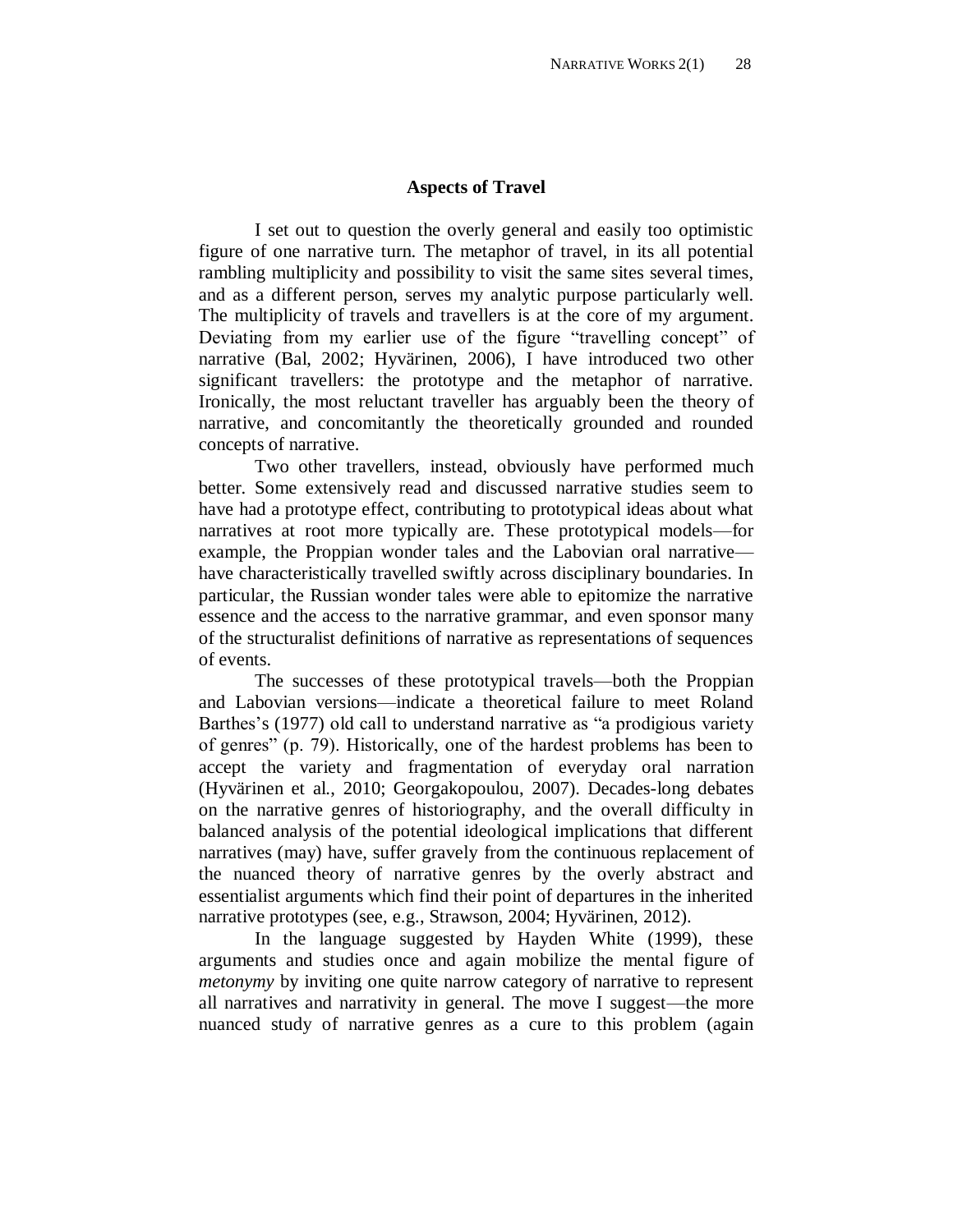following White's discussion of tropes)—mobilizes a more rounded, synecdochic understanding of narrativity in all of its boundless variety.

### **References**

- Abbott, H. P. (2002). *The Cambridge introduction to narrative*. Cambridge, UK: Cambridge University Press.
- Alber, J., & Fludernik, M. (2010). Introduction. In J. Alber & M. Fludernik (Eds.), *Postclassical narratology: Approaches and analyses* (pp. 1–31). Columbus, OH: Ohio State University Press.
- Atkinson, P., & Delamont, S. (2006). Rescuing narrative from qualitative research. *Narrative Inquiry, 16*(1), 164–172.
- Bal, Mieke (2002). *Travelling concepts in the humanities: A rough guide*. Toronto, ON: University of Toronto Press.
- Bamberg, M. (2004). Positioning with Davie Hogan: Stories, tellings, and identities. In C. Daiute & C. Lightfoot (Eds.), *Narrative analysis: Studying the development of individuals in society* (pp. 135–157). Thousand Oaks, CA: Sage.
- Barthes, R. (1977). Introduction to the structural analysis of narrative. (S. Heath, Trans.). In S. Heath (Ed.), *Image, music, text: Roland Barthes* (pp. 79–124). New York, NY: Hill and Wang.
- Brockmeier, J. (in press). Fact and fiction: Exploring the narrative mind. In M. Hyvärinen, M. Hatavara, & L.-C. Hydén (Eds.), *The travelling concept of narrative*. Amsterdam, NL: John Benjamins.
- Brockmeier, J., & Carbaugh, D. (2001). Introduction. In J. Brockmeier & D. Carbaugh (Eds.), *Narrative and identity: Studies in autobiography, self and culture* (pp. 1–22). Amsterdam, NL: John Benjamins.
- Bruner, J. (1987). Life as narrative. *Social Research, 54*(1), 11–32.
- Bruner, J. (1990). *Acts of meaning*. Cambridge, MA: Harvard University Press.
- Bruner, J. (1991). The narrative construction of reality. *Critical Inquiry 18*, 1–21.
- Chatman, S. (1981). What novels can do that films can't (and vice versa). In W. J. T. Mitchell (Ed.), *On narrative* (pp. 117–136). Chicago, IL: University of Chicago Press.
- Davis, C. S., & Ellis, C. (2008). Emergent methods in autoethnographic research: Autoethnographic narrative and the multiethnographic turn. In S. N. Hesse-Biber & P. Leavy (Eds.), *Handbook of emergent methods* (pp. 283–302). New York, NY: The Guilford Press.
- Denzin, N. K. (1989). *Interactive interactionism*. London, UK: Sage.
- Dundes, A. (1968). Introduction to the 2nd edition. In L. A. Wagner (Ed.), *Morphology of the folktale by V. Propp* (pp. xi–xvii). Austin, TX: Texas University Press.
- Fischer, W. R. (1987). *Human communication as narration: Toward a philosophy of reason, value, and action*. Columbia, SC: University of South Carolina Press.
- Fludernik, M. (1996). *Towards a "natural" narratology*. London, UK: Routledge.
- Fludernik, M. (2005). Histories of narrative theory (II): From structuralism to the present. In J. Phelan & P. J. Rabinowitz (Eds.), *A companion to narrative theory* (pp. 36–59). Malden, MA.: Blackwell.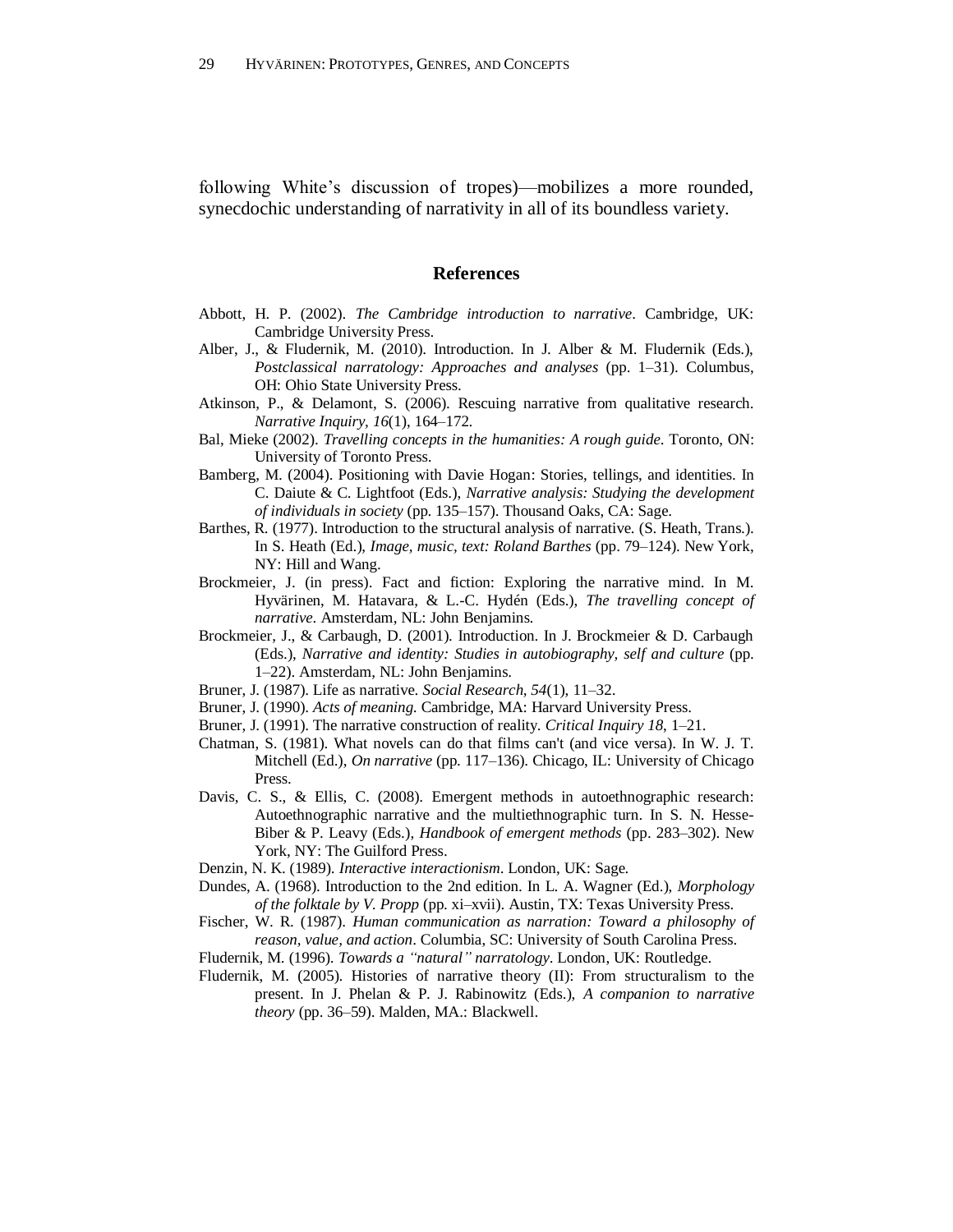- Freeman, M. (1993). *Rewriting the self: History, memory, narrative*. London, UK: Routledge.
- Freeman, M. (2010). *Hindsight: The promise and peril of looking backward*. New York, NY: Oxford University Press.
- Genette, G. (1980). *Narrative discourse* (J. E. Lewin, Trans.). Ithaca, NY: Cornell University Press.
- Georgakopoulou, A. (2007). *Small stories, interaction and identities*. Amsterdam, NL: John Benjamins.
- Gubrium, J. F., & Holstein, J. A. (2009). *Analyzing narrative reality*. London, UK: Sage Publications.
- Herman, D. (2009a). *Basic elements of narrative*. Malden, MA: Wiley-Blackwell.
- Herman, D. (2009b). Storied minds: Narrative scaffolding for folk psychology. *Journal of Consciousness Studies, 16*(6-8), 40–68.
- Herman, D. (Ed.). (2011). *The emergence of mind: Representations of consciousness in narrative discourse in English*. Lincoln, NE: University of Nebraska Press.
- Herman, D., Jahn, M., & Ryan, M.-L. (2005). Introduction. In D. Herman, M. Jahn, & M.-L. Ryan (Eds.), *Routledge encyclopedia of narrative theory* (pp. ix–xi). London, UK: Routledge.
- Hyvärinen, M. (2006). Towards a conceptual history of narrative. In M. Hyvärinen, A. Korhonen, & J. Mykkänen (Eds.), *The travelling concept of narrative*. Helsinki, FI: Helsinki Collegium for Advanced Studies.
- Hyvärinen, M. (2010). Revisiting the narrative turns. *Life Writing, 7*(1), 69–82.
- Hyvärinen, M. (2012). "Against Narrativity" Reconsidered. In G. Rossholm (Ed.), *Disputable core concepts of narrative theory* (pp. 327–345). Bern, CH: Peter Lang.
- Hyvärinen, M., Hydén, L.-C., Saarenheimo, M., & Tamboukou, M. (Eds.). (2010). *Beyond narrative coherence*. Amsterdam, NL: John Benjamins.
- Jenkins, K. (1995). *On "What is history?": From Carr and Elton to Rorty and White*. London, UK: Routledge.
- Labov, W., & Walezky, J. (1997). Narrative analysis: Oral versions of personal experience. *Journal of Narrative and Life History, 7*(1–4), 3–38. (Original work published 1967.)
- Labov, W. (1972). *Language in the inner city*. Oxford, UK: Blackwell.
- Landau, M. (2001). Human evolution as narrative. In L. P. Hinchman & S. K. Hinchman (Eds.), *Memory, identity, community: The idea of narrative in the human sciences* (pp. 104–118). Albany, NY: State University of New York Press.
- Lyotard, J.-F. (1993). *The postmodern condition*. Minneapolis, MN: University of Minnesota Press. (Original work published 1983.)
- MacIntyre, A. (1984). *After virtue: A study in moral theory* (2nd ed.). Notre Dame, IN: University of Notre Dame Press.
- McAdams, D. P. (1993). *The stories we live by: Personal myths and the making of the self*. New York, NY: Guilford Press.
- McHale, B. (2005). Ghosts and monsters: On the (im)possibility of narrating the history of narrative theory. In J. Phelan & P. J. Rabinowitz (Eds.), *A companion to narrative theory* (pp. 60–71). Malden, MA: Blackwell.
- Mink, L. O. (1987). *Historical understanding*. Ithaca, NY: Cornell University Press.
- Mitchell, W. J. T. ed. (1981). *On narrative*. Chicago, IL: University of Chicago Press.
- Palmer, A. (2004). *Fictional minds*. Lincoln, NE: University of Nebraska Press.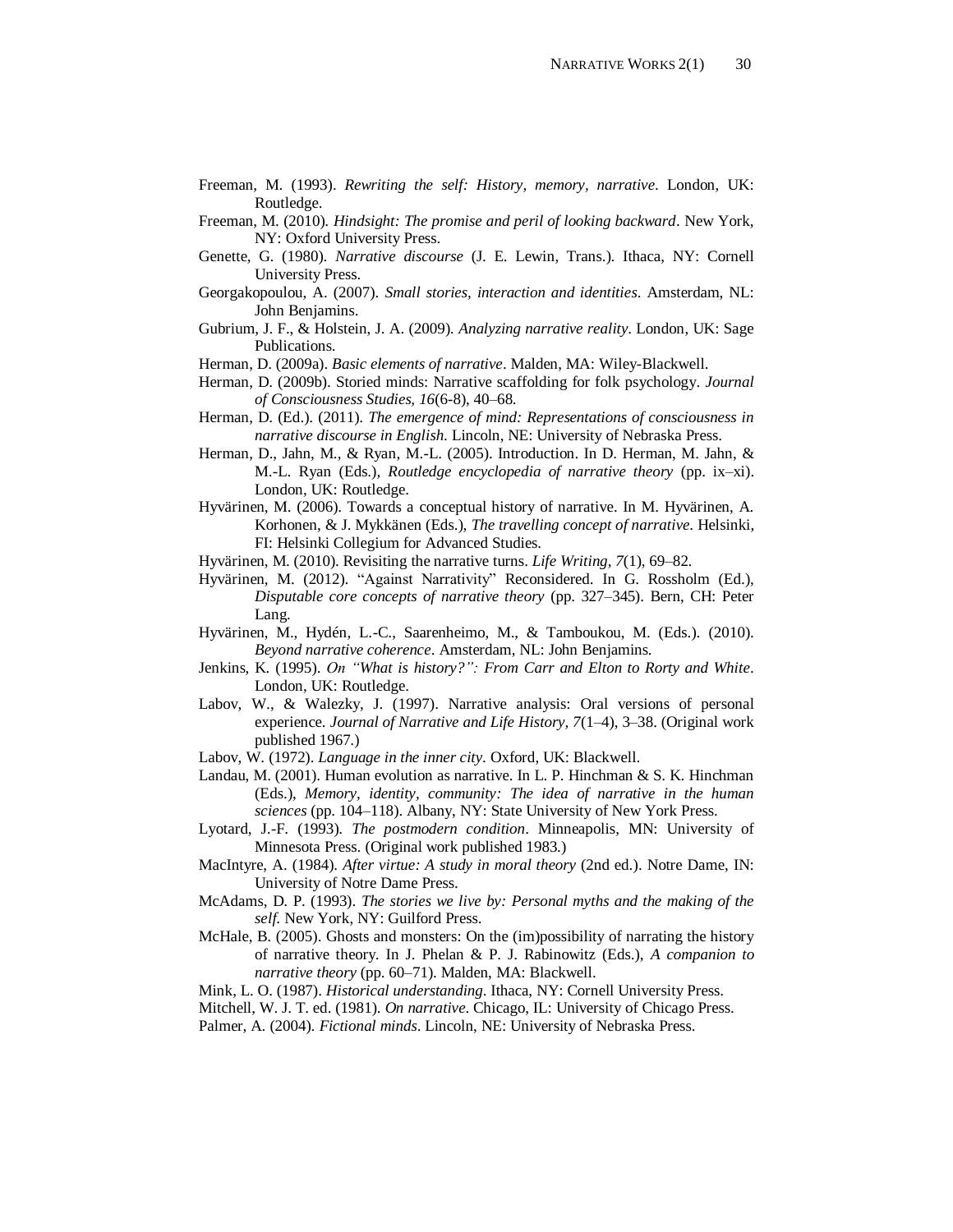- Patterson, W. (2008). Narratives of events: Labovian narrative analysis and its limitations. In M. Andrews, C. Squire, & M. Tamboukou (Eds.), *Doing narrative research* (pp. 22–40). Thousand Oaks, CA: Sage.
- Pavel, T. G. (1988). Formalism and narrative semiotics. *Poetics Today, 9*(3), 593–606.
- Pennebaker, J. M. (1995). Emotion, disclosure, and health: An overview. In J. M. Pennebaker (Ed.), *Emotion, disclosure, & health* (pp. 3-10). Washington, DC: American Psychological Association.
- Pierce, J. L. (2003). Special Issue Introduction. *Qualitative Sociology, 26*(3), 307–312.
- Plato (1937). The republic. In *The dialogues of Plato*, 3rd ed. (B. Jowett, Trans.), (pp. 591–879). New York, NY: Random House.
- Plummer, K. (2001). *Documents of life 2: An invitation to a critical humanism*. London, UK: Sage.
- Polkinghorne, D. E. (1988). *Narrative knowing and the human sciences*. Albany, NY: State University of New York Press.
- Prince, G. (1982). *Narratology: The form and functioning of narrative*. Berlin, DE: Mouton.
- Propp, V. (1968). *Morphology of the folktale*, 2<sup>nd</sup> ed. (L. Scott, Trans.). Austin, TX: University of Texas Press.
- Propp, V. (1984). The structural and historical study of the wondertale (L. Scott, Trans.). In A. Liberman (Ed.), *Theory and history of folklore* (pp. 67–81). Manchester, UK: Manchester University Press.
- Richardson, B. (2000). Recent concepts of narrative and the narratives of narrative theory. *Style, 34*(2), 168–175.
- Ricoeur, P. (1981). Narrative time. In W. J. T. Mitchell (Ed.), *On narrative* (pp. 165– 186). Chicago, IL: University of Chicago Press.
- Ricoeur, P. (1984). *Time and narrative*, Vol. 1 (K. McLaughlin & D. Pellauer, Trans.). Chicago, IL: University of Chicago Press.
- Riessman, C. K. (1990). *Divorce talk: Women and men make sense of personal relationships*. New Brunswick, NJ: Rutgers University Press.
- Riessman, C. K*.* (2008). *Narrative methods for the human sciences*. Thousand Oaks, CA: Sage.
- Ronen, R. (1990). Paradigm shift in plot models: An outline of the history of narratology. *Poetics Today, 11*(4), 817–842.
- Rosenwald, G. C., & Ochberg, R. L. (Eds.). (1992). *Storied lives: The cultural politics of self-understanding*. New Haven, CT: Yale University Press.
- Ryan, M.-L. (2005). Narrative. In D. Herman, M. Jahn, & M.-L. Ryan (Eds.), *Routledge encyclopedia of narrative theory* (pp. 344–348). London, UK: Routledge.
- Sarbin, T. R. (1986). Narrative as a root metaphor for psychology. In T. Sarbin (Ed.), *Narrative psychology: The storied nature of human conduct* (pp. 3–21). New York, NY: Praeger.
- Schechtman, M. (1996). *The constitution of selves*. Ithaca, NY: Cornell University Press.
- Schechtman, M. (2007). Stories, lives, and basic survival: A refinement and defense of the narrative view. In D. D. Hutto (Ed.), *Narrative and understanding of persons* (pp. 155–178). Cambridge, UK: Cambridge University Press.
- Squire, C. (2008). Experience-centred and culturally-oriented approaches to narrative. In M. Andrews, C. Squire, & M. Tamboukou (Eds.), *Doing narrative research* (pp. 41–63). Thousand Oaks, CA: Sage.
- Sternberg, M. (1992). Telling in time (II): Chronology, teleology, narrativity. *Poetics Today, 13*(3), 464–541.